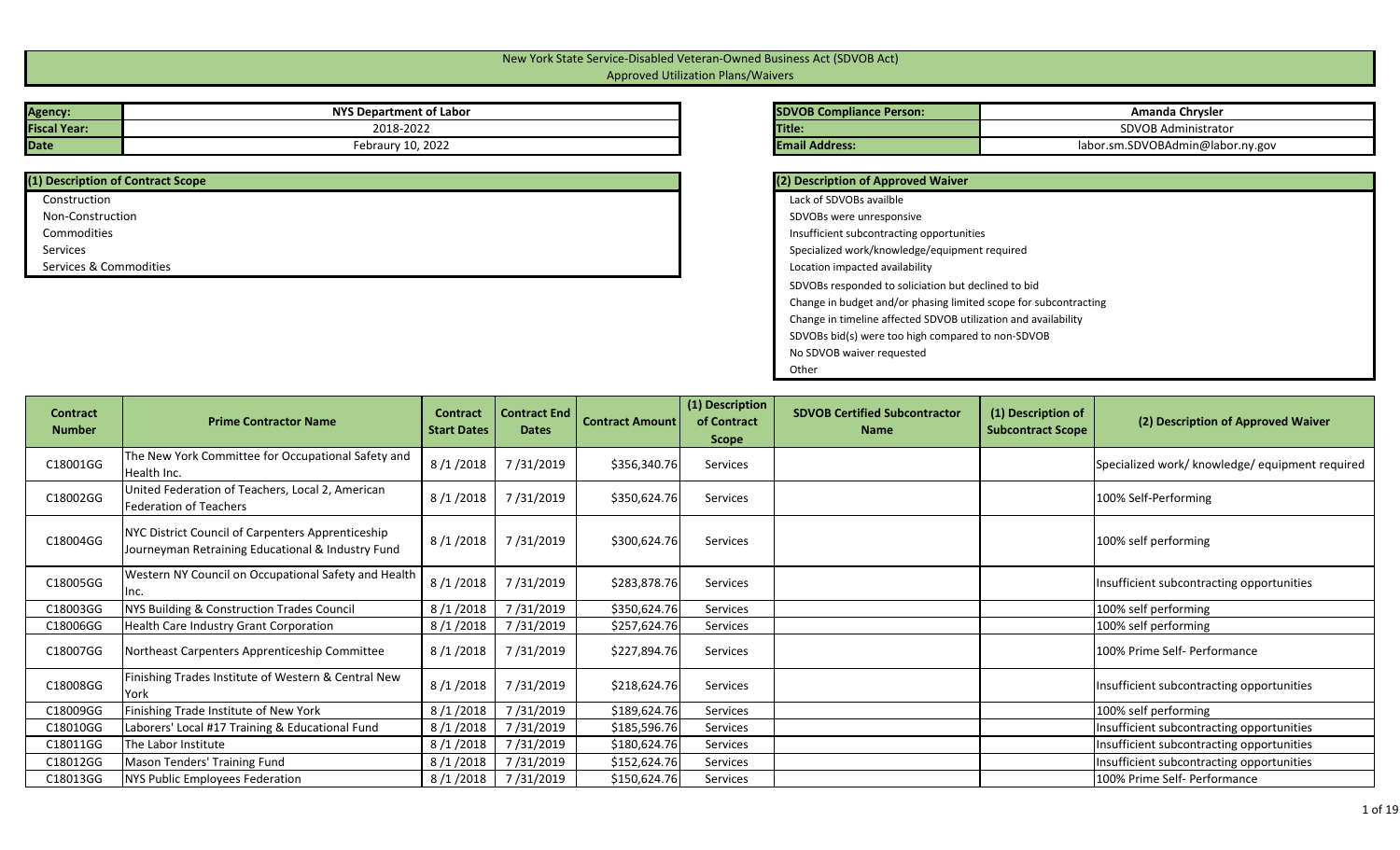| <b>Contract</b><br><b>Number</b> | <b>Prime Contractor Name</b>                                                      | <b>Contract</b><br><b>Start Dates</b> | <b>Contract End</b><br><b>Dates</b> | <b>Contract Amount</b> | (1) Description<br>of Contract<br><b>Scope</b> | <b>SDVOB Certified Subcontractor</b><br><b>Name</b> | (1) Description of<br><b>Subcontract Scope</b> | (2) Description of Approved Waiver              |
|----------------------------------|-----------------------------------------------------------------------------------|---------------------------------------|-------------------------------------|------------------------|------------------------------------------------|-----------------------------------------------------|------------------------------------------------|-------------------------------------------------|
| C18014GG                         | Greater Syracuse Council on Occupational Safety and<br>Health Inc.                | 8/1/2018                              | 7/31/2019                           | \$140,624.76           | Services                                       |                                                     |                                                | 100% Prime Self- Performance                    |
| C18015GG                         | <b>Erie Community College</b>                                                     | 8/1/2018                              | 7/31/2019                           | \$133,624.76           | Services                                       |                                                     |                                                | No SDVOB Vendor Available                       |
| C18016GG                         | The Mary Imogene Bassett Hospital                                                 | 8/1/2018                              | 7/31/2019                           | \$133,624.76           | Services                                       |                                                     |                                                | Insufficient subcontracting opportunities       |
| C18017GG                         | Pathstone Corporation                                                             | 8/1/2018                              | 7/31/2019                           | \$115,402.76           | Services                                       |                                                     |                                                | Insufficient subcontracting opportunities       |
| C18018GG                         | Construction Employers Association of Central New<br>York, Inc.                   | 8/1/2018                              | 7/31/2019                           | \$180,624.76           | <b>Services</b>                                |                                                     |                                                | Insufficient subcontracting opportunities       |
| C18019GG                         | New York State United Teachers                                                    | 8/1/2018                              | 7/31/2019                           | \$110,624.76           | Services                                       |                                                     |                                                | Insufficient subcontracting opportunities       |
| C18020GG                         | Plattsburgh North Country Chamber of Commerce                                     | 8/1/2018                              | 7/31/2019                           | \$109,710.76           | <b>Services</b>                                |                                                     |                                                | Insufficient subcontracting opportunities       |
| C18021GG                         | Uniformed Firefighter Association                                                 | 8/1/2018                              | 7/31/2019                           | \$103,135.00           | Services                                       |                                                     |                                                | 100% Prime Self- Performance                    |
| C18022GG                         | <b>NENYCOSH</b>                                                                   | 8/1/2018                              | 7/31/2019                           | \$100,624.76           | Services                                       |                                                     |                                                | 100% Prime Self- Performance                    |
| C18023GG                         | New York State Professional Fire Fighters Association,<br>Inc                     | 8/1/2018                              | 7/31/2019                           | \$97,624.76            | Services                                       |                                                     |                                                | Specialized work/ knowledge/ equipment required |
| C18024GG                         | Thomas Shortman Training, Scholarship and Safety<br>Fund                          | 8/1/2018                              | 7/31/2019                           | \$92,743.76            | Services                                       |                                                     |                                                | 100% self-performing                            |
| C18025GG                         | New York State Labor-Management Cooperation<br>Committee                          | 8/1/2018                              | 7/31/2019                           | \$90,624.76            | Services                                       |                                                     |                                                | 100% Prime Self- Performance                    |
| C18026GG                         | Operating Engineers Local 17 Training Fund                                        | 8/1/2018                              | 7/31/2019                           | \$92,743.76            | Services                                       |                                                     |                                                | Insufficient subcontracting opportunities       |
| C18027GG                         | Retail Wholesale & Department Store Union                                         | 8/1/2018                              | 7/31/2019                           | \$80,624.76            | Services                                       |                                                     |                                                | Specialized work/ knowledge/ equipment required |
| C18028GG                         | <b>Empire State Forest Products Association</b>                                   | 8/1/2018                              | 7/31/2019                           | \$67,024.76            | Services                                       |                                                     |                                                | Specialized work/ knowledge/ equipment required |
| C18029GG                         | NRLA Enterprises Inc./ The Lumber and Building<br><b>Material Dealers</b>         | 8/1/2018                              | 7/31/2019                           | \$64,624.76            | Services                                       |                                                     |                                                | Specialized work/ knowledge/ equipment required |
| C18030GG                         | The Research Foundation of CUNY obo New York City<br><b>College of Technology</b> | 8/1/2018                              | 7/31/2019                           | \$61,624.76            | Services                                       |                                                     |                                                | Specialized work/ knowledge/ equipment required |
| C18031GG                         | Worker Justice Center of New York, Inc.                                           | 8/1/2018                              | 7/31/2019                           | \$60,624.76            | Services                                       |                                                     |                                                | Insufficient subcontracting opportunities       |
| T18233GG                         | Nubian Direction II, Inc                                                          | 11/1/2018                             | 10/31/2019                          | \$50,000.00            | Services                                       |                                                     |                                                | Insufficient subcontracting opportunities       |
| C18222GG                         | Jubilee Homes of Syracuse                                                         | 7/1/2018                              | 6/30/2019                           | \$100,000.00           | Services                                       |                                                     |                                                | Insufficient subcontracting opportunities       |
| C18215GG                         | Tioga County Chamber of Commerce                                                  | 1/1/2019                              | 12/31/2019                          | \$140,000.00           | Services                                       |                                                     |                                                | 100% self performing                            |
| C18032GG                         | <b>Genesee Community College</b>                                                  | 8/1/2018                              | 7/31/2019                           | \$57,624.76            | Services                                       |                                                     |                                                | Insufficient subcontracting opportunities       |
| C18033GG                         | Niagara Frontier Automobile Dealers Association, Inc.                             | 8/1/2018                              | 7/31/2019                           | \$50,624.76            | Services                                       |                                                     |                                                | 100% Self Performing                            |
| T18237GG                         | The Service Collaborative of Western, NY                                          | 4/1/2018                              | 3/31/2019                           | \$50,000.00            | Services                                       | Cavalry Safety & Security Services                  | <b>Services</b>                                | No SDVOB waiver requested                       |
| C18034GG                         | Roofers Local 195 Join Apprenticeship Training Fund                               | 8/1/2018                              | 7/31/2019                           | \$50,624.76            | Services                                       |                                                     |                                                | Insufficient subcontracting opportunities       |
| T18036GG                         | Midstate Education and Services Foundation                                        | 8/1/2018                              | 7/31/2019                           | \$40,624.76            | Services                                       |                                                     |                                                | Insufficient subcontracting opportunities       |
| T18037GG                         | Eastern New York Coalition of Automotive Retailers, Inc   8/1/2018                |                                       | 7/31/2019                           | \$38,624.76            | Services                                       |                                                     |                                                | Insufficient subcontracting opportunities       |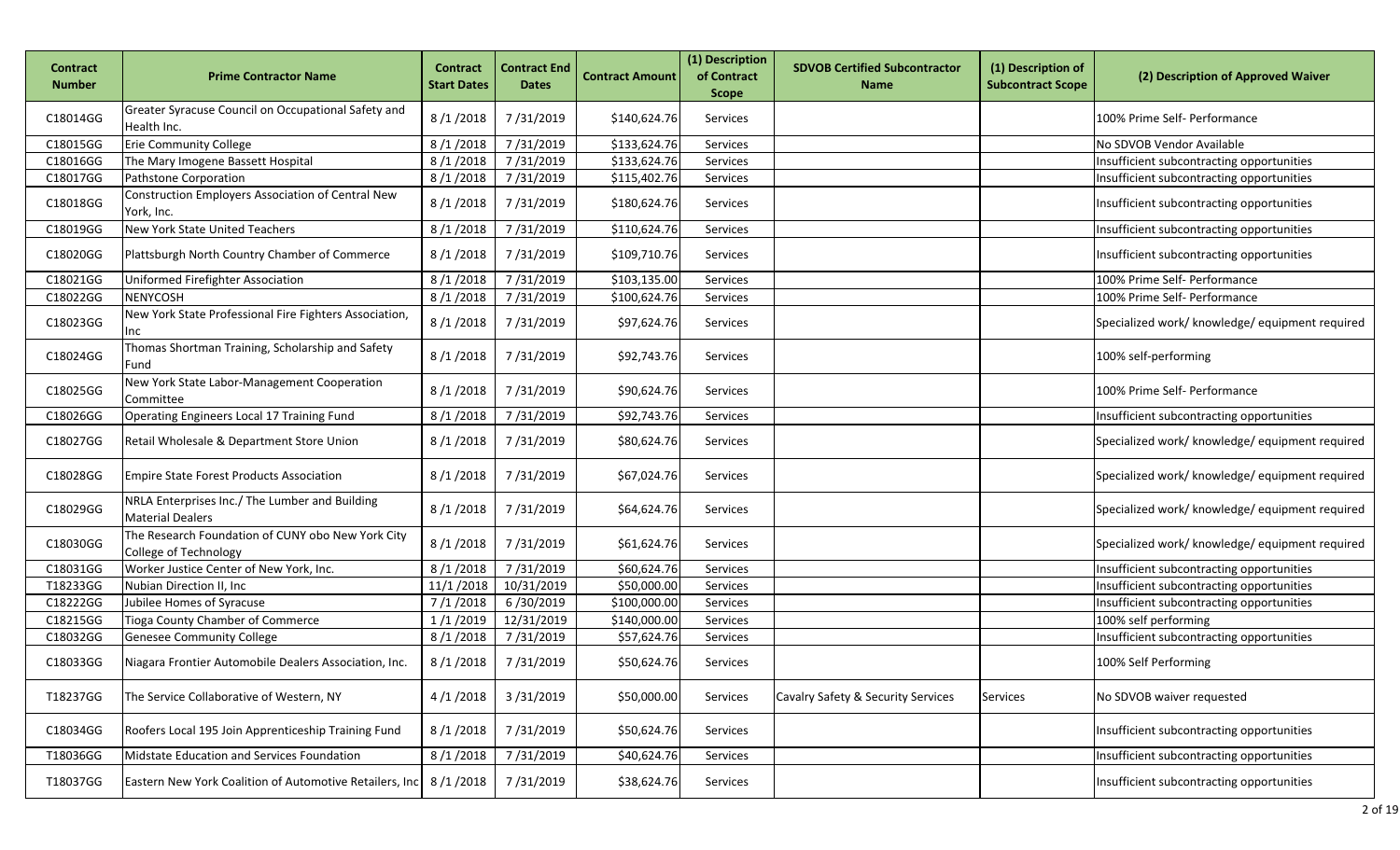| <b>Contract</b><br><b>Number</b> | <b>Prime Contractor Name</b>                                                                               | <b>Contract</b><br><b>Start Dates</b> | <b>Contract End</b><br><b>Dates</b> | <b>Contract Amount</b> | (1) Description<br>of Contract<br><b>Scope</b> | <b>SDVOB Certified Subcontractor</b><br><b>Name</b> | (1) Description of<br><b>Subcontract Scope</b> | (2) Description of Approved Waiver              |
|----------------------------------|------------------------------------------------------------------------------------------------------------|---------------------------------------|-------------------------------------|------------------------|------------------------------------------------|-----------------------------------------------------|------------------------------------------------|-------------------------------------------------|
| T18038GG                         | Southern Tier Builder Associations, Inc.                                                                   | 8/1/2018                              | 7/31/2019                           | \$34,624.76            | Services                                       | Patriot Design & Consulting                         | <b>Services</b>                                | No SDVOB waiver requested                       |
| T18040GG                         | Eastern MillWright Regional Council Apprenticeship &<br><b>Training Fund</b>                               | 8/1/2018                              | 7/31/2019                           | \$30,624.76            | Services                                       |                                                     |                                                | 100% self performing                            |
| T18041GG                         | New York State Nurses Association                                                                          | 8/1/2018                              | 7/31/2019                           | \$29,801.00            | Services                                       |                                                     |                                                | Lack of SDVOB Firms Available                   |
| T18042GG                         | Roofers JATC of WNY Local No. 74 Fund                                                                      | 8/1/2018                              | 7/31/2019                           | \$29,081.76            | Services                                       |                                                     |                                                | Insufficient subcontracting opportunities       |
| T18043GG                         | Finger Lakes Community College (FLCC)                                                                      | 8/1/2018                              | 7/31/2019                           | \$28,624.76            | Services                                       |                                                     |                                                | Insufficient subcontracting opportunities       |
| T18039GG                         | Rochester Automobile Dealers' Association, Inc.                                                            | 8/1/2018                              | 7/31/2019                           | \$31,624.76            | Services                                       |                                                     |                                                | Insufficient subcontracting opportunities       |
| T18235GG                         | Commission on Economic Opportunity (CEO) Troy, NY                                                          | 8/1/2018                              | 3/31/2019                           | \$50,000.00            | Services                                       |                                                     |                                                | Insufficient subcontracting opportunities       |
| T18230GG                         | YMCA Ulster Youth Build                                                                                    | 7/21/2018                             | 3/15/2019                           | \$50,000.00            | Services                                       |                                                     |                                                | Insufficient subcontracting opportunities       |
| C18224GG                         | The Solar Energy Consortium                                                                                | 7/1/2018                              | 6/30/2019                           | \$500,000.00           | Services                                       |                                                     |                                                | Insufficient subcontracting opportunities       |
| T18234GG                         | Mohawk Valley Community College- Youth Build                                                               | 7/1/2018                              | 6/30/2019                           | \$50,000.00            | Services                                       |                                                     |                                                | 100% self performing                            |
| C18308GG                         | Adelante of Suffolk County, Inc                                                                            | 12/5/2018                             | 7/5/2020                            | \$299,951.00           | Services                                       |                                                     |                                                | Insufficient subcontracting opportunities       |
| C18309GG                         | Brentwood Union Free School District                                                                       | 12/5/2018                             | 6/3/2020                            | \$298,520.00           | Services                                       |                                                     |                                                | Insufficient subcontracting opportunities       |
| C18310GG                         | Board of Education Services, First Supervisory District<br>of Suffolk County (D/B/A Eastern Suffolk BOCES) | 12/5/2018                             | 6/5/2020                            | \$299,998.00           | Services                                       |                                                     |                                                | Insufficient subcontracting opportunities       |
| C18311GG                         | Economic Opportunity Council of Suffolk, Inc.                                                              | 11/1/2018                             | 12/16/2019                          | \$261,093.00           | Services                                       |                                                     |                                                | Insufficient subcontracting opportunities       |
| C18312GG                         | Family and Children's Association                                                                          | 12/1/2018                             | 5/31/2020                           | \$195,998.00           | Services                                       |                                                     |                                                | Insufficient subcontracting opportunities       |
| C18313GG                         | Leadership Training Inc.                                                                                   | 10/1/2018                             | 3/31/2020                           | \$300,000.00           | Services                                       |                                                     |                                                | Insufficient subcontracting opportunities       |
| C18314GG                         | Long Island Gay and Lesbian Youth, Inc.                                                                    | 12/3/2018                             | 2/1/2020                            | \$300,000.00           | Services                                       |                                                     |                                                | Insufficient subcontracting opportunities       |
| C18316GG                         | Self-Initiated Living Options Inc.                                                                         | 12/5/2018                             | 6/5/2020                            | \$260,116.00           | Services                                       | Slate Design and Contracting LLC                    | <b>Services</b>                                | No SDVOB waiver requested                       |
| C18317GG                         | Uniondale Union Free School District                                                                       | 12/5/2018                             | 6/5/2020                            | \$300,000.00           | Services                                       |                                                     |                                                | Insufficient subcontracting opportunities       |
| C18318GG                         | United Way of Long Island                                                                                  | 12/5/2018                             | 6/5/2020                            | \$300,000.00           | Services                                       |                                                     |                                                | Specialized work/ knowledge/ equipment required |
| C18319GG                         | Viability, Inc.                                                                                            | 12/5/2018                             | 6/5/2020                            | \$300,000.00           | Services                                       |                                                     |                                                | Insufficient subcontracting opportunities       |
| C18320GG                         | West Islip Youth Enrichment Services, Inc.                                                                 | 11/5/2018                             | 5/5/2020                            | \$300,000.00           | Services                                       |                                                     |                                                | Insufficient subcontracting opportunities       |
| C18315GG                         | Long Island University                                                                                     | 12/5/2018                             | 6/5/2020                            | \$299,970.00           | Services                                       | SDVOSB Materials, Technology &<br>Supply Co         | Commodities                                    | No SDVOB waiver requested                       |
|                                  |                                                                                                            |                                       |                                     |                        | Services                                       | <b>WL Concepts &amp; Productions</b>                | Commodities                                    |                                                 |
|                                  |                                                                                                            |                                       |                                     |                        | Services                                       | Angel Haven Enterprises, Inc.                       | Commodities                                    |                                                 |
| C18102GG                         | <b>Schenectady Community Action Program</b>                                                                | 8/1/2018                              | 6/30/2019                           | \$249,231.00           | Services                                       | AmVetOffice Supplies                                | Commodities                                    | No SDVOB waiver requested                       |
| C18104GG                         | The Research Foundation of the CUNY obo Bronx<br><b>Community College</b>                                  | 7/1/2018                              | 6/30/2019                           | \$124,615.00           | Services                                       | Art. G Werksman                                     | Commodities                                    | No SDVOB waiver requested                       |
| C18106GG                         | Displaced Homemaker Center of Tompkins County                                                              | 8/1/2018                              | 7/31/2019                           | \$249,231.00           | Services                                       |                                                     |                                                | 100% self performing                            |
| C18108GG                         | Suffolk County Dept. of Labor                                                                              | 9/1/2018                              | 8/31/2019                           | \$124,615.00           | Services                                       |                                                     |                                                | Insufficient subcontracting opportunities       |
| C18109GG                         | <b>EOC of Nassau County</b>                                                                                | 9/1/2018                              | 8/31/2019                           | \$124,615.00           | Services                                       | A-Z Solutions, Inc.                                 | Commodities                                    | No SDVOB waiver requested                       |
| C18111GG                         | RF of CUNY LaGuardia CC                                                                                    | 9/1/2018                              | 8/31/2019                           | \$124,615.00           | Services                                       | Amvet Office Supplies                               | Commodities                                    | No SDVOB waiver requested                       |
| C000482                          | DEP Associates, Inc.                                                                                       | 12/2/2018                             | 12/2/2023                           | \$3,827,280.53         | Services                                       |                                                     |                                                | Insufficient subcontracting opportunities       |
| C18110GG                         | <b>Westchester Community College</b>                                                                       | 9/1/2018                              | 8/31/2019                           | \$124,615.00           | Services                                       |                                                     |                                                | Insufficient subcontracting opportunities       |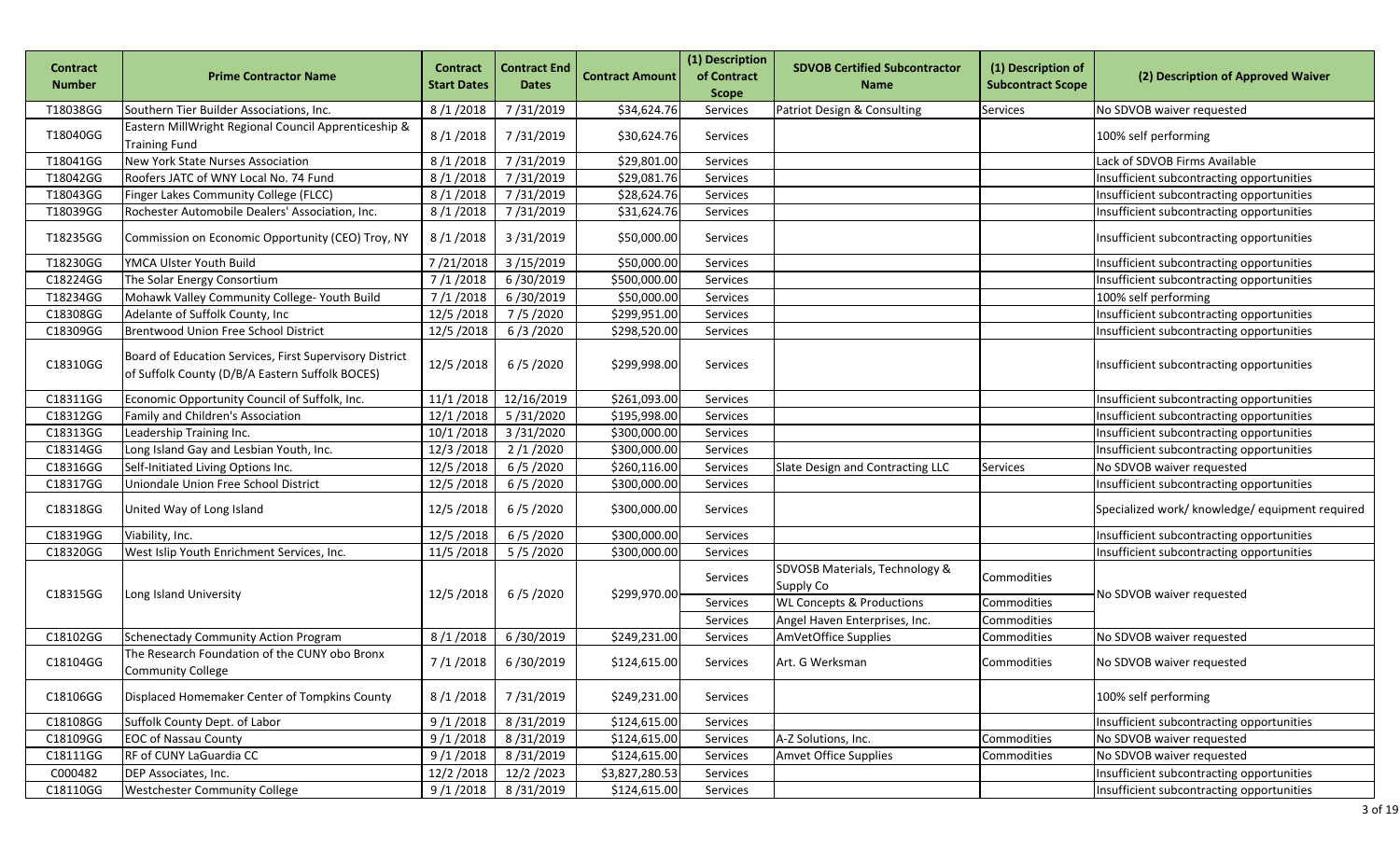| Contract<br><b>Number</b> | <b>Prime Contractor Name</b>                                                                   | <b>Contract</b><br><b>Start Dates</b> | <b>Contract End</b><br><b>Dates</b> | <b>Contract Amount</b> | (1) Description<br>of Contract<br><b>Scope</b> | <b>SDVOB Certified Subcontractor</b><br><b>Name</b> | (1) Description of<br><b>Subcontract Scope</b> | (2) Description of Approved Waiver              |
|---------------------------|------------------------------------------------------------------------------------------------|---------------------------------------|-------------------------------------|------------------------|------------------------------------------------|-----------------------------------------------------|------------------------------------------------|-------------------------------------------------|
| C18221GG                  | <b>Brooklyn Alliance</b>                                                                       | 1/1/2019                              | 12/31/2019                          | \$140,000.00           | Services                                       |                                                     |                                                | Insufficient subcontracting opportunities       |
| C18214GG                  | Manufactures Association of Central NY, Inc- MACNY<br>Callahan Management Training Center Inc. | 10/1/2018                             | 9/30/2019                           | \$750,000.00           | Services                                       |                                                     |                                                | Insufficient subcontracting opportunities       |
| C18213GG                  | Western New York Council on Safety & Health<br>(WNYCOSH)                                       | 9/1/2018                              | 8/31/2019                           | \$200,000.00           | Services                                       |                                                     |                                                | Insufficient subcontracting opportunities       |
| C18205GG                  | Building Trades Pre-Apprenticeship Program-Nassau<br>County (BTPAP) of WDI                     | 12/1/2018                             | 11/30/2019                          | \$200,000.00           | Services                                       |                                                     |                                                | Insufficient subcontracting opportunities       |
| C18203GG                  | New York Committee on Occupational Safety & Health<br>(NYCOSH)- Long Island                    | 1/1/2019                              | 12/31/2019                          | \$200,000.00           | Services                                       |                                                     |                                                | Insufficient subcontracting opportunities       |
| C18207GG                  | AFL-CIO Workforce Development Institute<br>Manufacturing Initiative (WDI)                      | 2/1/2019                              | 1/31/2020                           | \$3,000,000.00         | Services                                       |                                                     |                                                | Insufficient subcontracting opportunities       |
| C18225GG                  | AFL-CIO Workforce Development Institute (WDI)                                                  | 12/1/2018                             | 11/30/2019                          | \$4,000,000.00         | Services                                       |                                                     |                                                | Insufficient subcontracting opportunities       |
| C18204GG                  | Rochester Building Trades Pre-Apprenticeship Program<br>(BTPAP) of WDI                         | 1/1/2019                              | 4/30/2019                           | \$200,000.00           | Services                                       |                                                     |                                                | Insufficient subcontracting opportunities       |
| C18219GG                  | Tompkins County Chamber of Commerce                                                            | 1/1/2019                              | 12/31/2019                          | \$140,000.00           | Services                                       |                                                     |                                                | 100% self performing                            |
| C18208GG                  | Rochester Tooling and Machining Institute, Inc<br>(RTMI/RTMA)                                  | 1/1/2019                              | 12/31/2019                          | \$100,000.00           | Services                                       |                                                     |                                                | Insufficient subcontracting opportunities       |
| T18035GG                  | Jamestown Community College                                                                    | 8/1/2018                              | 7/31/2019                           | \$47,624.76            | Services                                       |                                                     |                                                | Insufficient subcontracting opportunities       |
| T18232GG                  | United Way of Long Island YouthBuild                                                           | 7/1/2018                              | 6/30/2019                           | \$50,000.00            | Services                                       |                                                     |                                                | Insufficient subcontracting opportunities       |
| C18000490                 | Slade Industries Inc.                                                                          | 9/1/2018                              | 8/31/2023                           | \$308,566.00           | Services                                       |                                                     |                                                | Insufficient subcontracting opportunities       |
| C000489                   | <b>Tech Valley Talent</b>                                                                      | 8/27/2018                             | 8/26/2023                           | \$2,013,000.00         | Services                                       |                                                     |                                                | 100% self performing                            |
| C000487                   | Ground Zero Associates, Inc (dba Rayogram)                                                     | 8/27/2018                             | 8/26/2021                           | \$255,000.00           | Services                                       |                                                     |                                                | 100% Self-performing                            |
| T000484                   | NASWA Information Technology Support Center                                                    | 5/8/2018                              | 5/4/2019                            | \$49,249.00            | Services                                       |                                                     |                                                | 100% Self Performing                            |
| T000485                   | Growth Transitions, Inc. dba Mahar & Mahar                                                     | 4/1/2018                              | 6/30/2018                           | \$48,200.00            | Services                                       |                                                     |                                                | Insufficient subcontracting opportunities       |
| T18236GG                  | Urban League of Rochester, Inc                                                                 | 4/1/2018                              | 3/31/2019                           | \$50,000.00            | Services                                       | The Bold Few                                        | Commodities                                    | No SDVOB waiver requested                       |
| C18424GG                  | Columbia- Greene Community College                                                             | 3/1/2019                              | 2/29/2020                           | \$56,528.00            | Services                                       |                                                     |                                                | Insufficient subcontracting opportunities       |
| C18360GG                  | Hot Bread Kitchen Ltd.                                                                         | 1/1/2019                              | 12/31/2019                          | \$100,000.00           | Services                                       |                                                     |                                                | 100% self performing                            |
| T18441GG                  | NYSARC, Inc. Erie County Chapter                                                               | 1/1/2019                              | 12/31/2019                          | \$30,635.00            | Services                                       |                                                     |                                                | Insufficient subcontracting opportunities       |
| C18366GG                  | <b>Project Renewal</b>                                                                         | 2/4/2019                              | 2/3/2020                            | \$100,000.00           | Services                                       |                                                     |                                                | Insufficient subcontracting opportunities       |
| C18414GG                  | Opportunities for a Better Tomorrow, Inc.                                                      | 3/1/2019                              | 2/29/2020                           | \$84,720.00            | Services                                       |                                                     |                                                | Insufficient subcontracting opportunities       |
| C18355GG                  | AIDS Service Center of Lower Manhattan, Inc.                                                   | 1/1/2019                              | 12/31/2019                          | \$100,000.00           | Services                                       |                                                     |                                                | Insufficient subcontracting opportunities       |
| T018400                   | NYC Department of Environmental Protection                                                     | 4/1/2018                              | 3/31/2019                           | \$30,000.00            | Services                                       |                                                     |                                                | 100% self performing                            |
| C18101GG                  | Agudath Israel of America Community Services                                                   | 6/1/2018                              | 5/31/2019                           | \$124,615.00           | Services                                       |                                                     |                                                | Insufficient subcontracting opportunities       |
| C18103GG                  | Schoharie County Community Action Program                                                      | 9/1/2018                              | 8/31/2019                           | \$124,615.00           | Services                                       |                                                     |                                                | Insufficient subcontracting opportunities       |
| C18218GG                  | Plattsburth North Country Chamber of Commerce                                                  | 4/1/2019                              | 3/31/2020                           | \$140,000.00           | Services                                       |                                                     |                                                | 100% Prime Self- Performance                    |
| C18209GG                  | WDI - North America Logger Training School At Paul<br>Smith's College & NY Logger Training     | 2/1/2019                              | 1/31/2020                           | \$400,000.00           | Services                                       |                                                     |                                                | Specialized work/ knowledge/ equipment required |
| C18216GG                  | <b>Great Olean Chamber of Commerce</b>                                                         | 4/1/2019                              | 3/31/2020                           | \$140,000.00           | Services                                       |                                                     |                                                | Insufficient subcontracting opportunities       |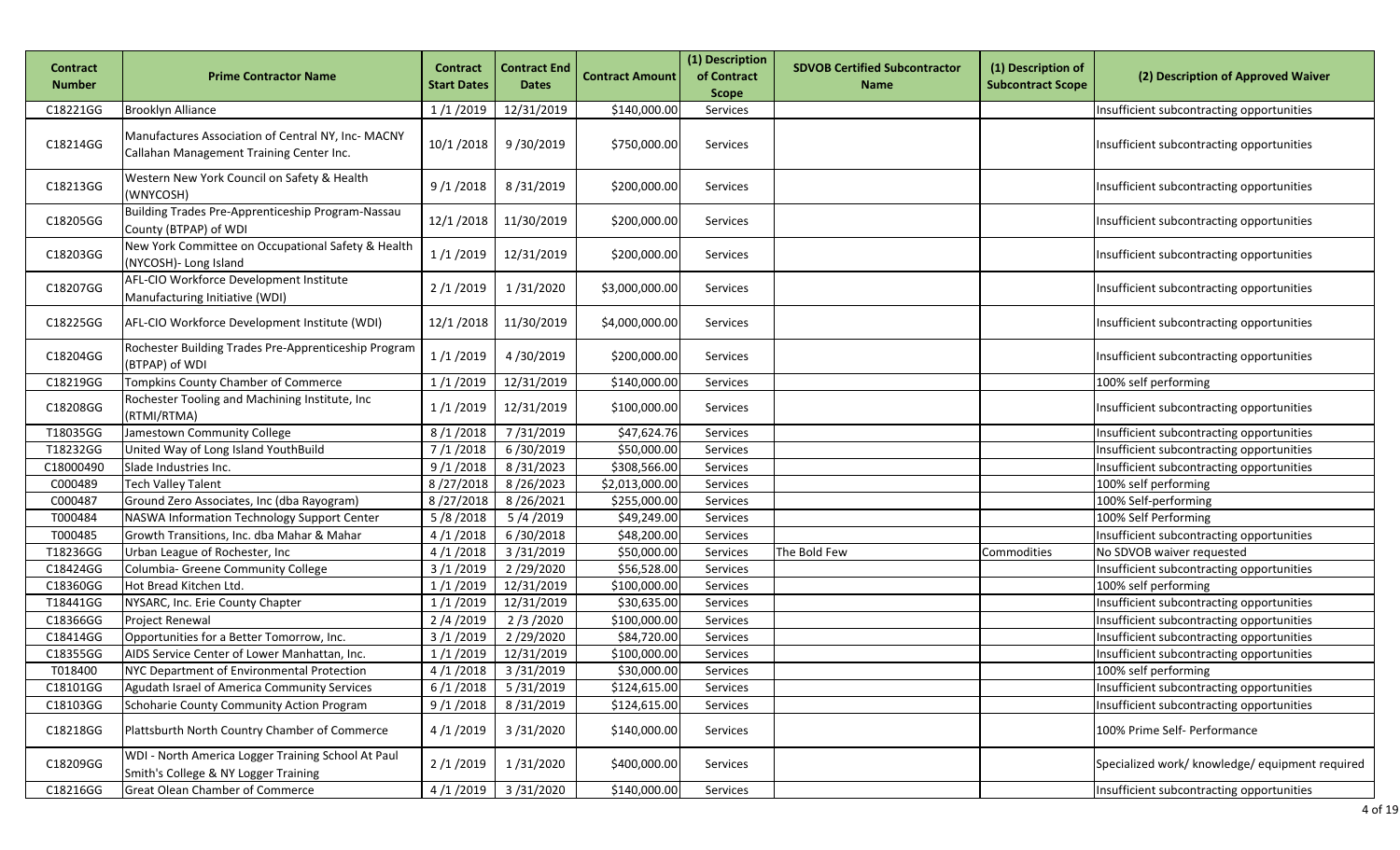| <b>Contract</b><br><b>Number</b> | <b>Prime Contractor Name</b>                                  | <b>Contract</b><br><b>Start Dates</b> | <b>Contract End</b><br><b>Dates</b> | <b>Contract Amount</b> | (1) Description<br>of Contract<br><b>Scope</b> | <b>SDVOB Certified Subcontractor</b><br><b>Name</b> | (1) Description of<br><b>Subcontract Scope</b> | (2) Description of Approved Waiver               |
|----------------------------------|---------------------------------------------------------------|---------------------------------------|-------------------------------------|------------------------|------------------------------------------------|-----------------------------------------------------|------------------------------------------------|--------------------------------------------------|
| C18107GG                         | Empowered Pathways, Inc.                                      | 6/11/2018                             | 6/10/2019                           | \$124,615.00           | Services                                       |                                                     |                                                | Insufficient subcontracting opportunities        |
| C18105GG                         | Capital District WERC                                         | 4/1/2018                              | 3/31/2019                           | \$124,615.00           | Services                                       |                                                     |                                                | Insufficient subcontracting opportunities        |
| T18436GG                         | Parker Jewish Institute for Health Care and<br>Rehabilitation | 4/1/2019                              | 3/31/2020                           | \$36,000.00            | Services                                       |                                                     |                                                | Insufficient subcontracting opportunities        |
| T18438GG                         | <b>Precipart Corporation</b>                                  | 4/1/2019                              | 3/31/2020                           | \$33,190.00            | Services                                       |                                                     |                                                | Specialized work/ knowledge/ equipment required  |
| T18435GG                         | King Kullen Grocery Co., Inc.                                 | 4/1/2019                              | 3/31/2020                           | \$36,800.00            | Services                                       |                                                     |                                                | Insufficient subcontracting opportunities        |
| C18372GG                         | Jefferson Community College                                   | 3/11/2019                             | 3/10/2020                           | \$100,000.00           | Services                                       | Moore Mechanical                                    | Commodities                                    | No SDVOB waiver requested                        |
| C18419GG                         | Kaleida Health                                                | 6/18/2019                             | 6/17/2020                           | \$70,754.00            | Services                                       |                                                     |                                                | Specialized work/ knowledge/ equipment required  |
| T18425GG                         | K-Technologies, Inc.                                          | 6/11/2019                             | 3/1/2020                            | \$48,133.00            | Services                                       |                                                     |                                                | Insufficient subcontracting opportunities        |
| C18426GG                         | Century Linen Service, Inc.                                   | 5/1/2019                              | 4/30/2020                           | \$54,900.00            | Services                                       |                                                     |                                                | Insufficient subcontracting opportunities        |
| T18440GG                         | Mary Cariola Children's Center, Inc.                          | 3/18/2019                             | 3/17/2020                           | \$30,725.00            | Services                                       |                                                     |                                                | Insufficient subcontracting opportunities        |
| T18437GG                         | Purolator International, Inc.                                 | 4/15/2019                             | 4/14/2020                           | \$35,372.00            | Services                                       |                                                     |                                                | Insufficient subcontracting opportunities        |
| T18431GG                         | Sag Harbor Industries, Inc.                                   | 5/15/2019                             | 5/14/2020                           | \$49,063.00            | Services                                       |                                                     |                                                | SDVOB firms were non responsive to solicitations |
| C18405GG                         | Finch Paper LLC                                               | 4/1/2019                              | 3/31/2020                           | \$90,000.00            | Services                                       |                                                     |                                                | Insufficient subcontracting opportunities        |
| C18385GG                         | New Partners Inc.                                             | 1/1/2019                              | 12/31/2019                          | \$100,000.00           | Services                                       | Dgitech Publishing International, Inc.              | Commodities                                    | No SDVOB waiver requested                        |
| C18378GG                         | Brookhaven Memorial Hospital Medical Center                   | 4/1/2019                              | 3/31/2020                           | \$100,000.00           | Services                                       |                                                     |                                                | Insufficient subcontracting opportunities        |
| T18434GG                         | Crouse Health Hospital                                        | 3/1/2019                              | 2/29/2020                           | \$42,800.00            | Services                                       |                                                     |                                                | 100% self- performing                            |
| C18410GG                         | Chromalloy Gas Turbine LLC                                    | 4/1/2019                              | 3/31/2020                           | \$89,000.00            | Services                                       |                                                     |                                                | Insufficient subcontracting opportunities        |
| C18380GG                         | Rochester General Hospital                                    | 1/8/2019                              | 1/7/2020                            | \$100,000.00           | Services                                       |                                                     |                                                | Insufficient subcontracting opportunities        |
| C18429GG                         | <b>Greyston Bakery</b>                                        | 6/1/2019                              | 5/31/2020                           | \$50,500.00            | Services                                       |                                                     |                                                | Insufficient subcontracting opportunities        |
| C18382GG                         | <b>Heritage Christian Services</b>                            | 4/1/2019                              | 3/31/2020                           | \$100,000.00           | Services                                       |                                                     |                                                | Insufficient subcontracting opportunities        |
| C18392GG                         | South Nassau Communities Hospital                             | 5/1/2019                              | 4/30/2020                           | \$99,425.00            | Services                                       |                                                     |                                                | Insufficient subcontracting opportunities        |
| C18393GG                         | Fulton County Chapter NYSARC, Inc.                            | 4/1/2019                              | 3/31/2020                           | \$98,850.00            | Services                                       |                                                     |                                                | Insufficient subcontracting opportunities        |
| C18381GG                         | Maloya Inc                                                    | 4/1/2019                              | 3/31/2020                           | \$100,000.00           | Services                                       |                                                     |                                                | Insufficient subcontracting opportunities        |
| C18406GG                         | Parker Hannifin Corporation                                   | 4/1/2019                              | 3/31/2020                           | \$90,000.00            | Services                                       |                                                     |                                                | Insufficient subcontracting opportunities        |
| C18384GG                         | Inter- County Bakers, Inc.                                    | 4/22/2019                             | 4/21/2020                           | \$100,000.00           | Services                                       |                                                     |                                                | Insufficient subcontracting opportunities        |
| C18404GG                         | Lifetime Assistance, Inc.                                     | 5/1/2019                              | 4/30/2020                           | \$91,100.00            | Services                                       |                                                     |                                                | Insufficient subcontracting opportunities        |
| C18415GG                         | Met Weld International, LLC                                   | 5/1/2019                              | 4/30/2020                           | \$80,000.00            | Services                                       |                                                     |                                                | SDVOB firms were non responsive to solicitations |
| T18439GG                         | 901D LLC                                                      | 4/1/2019                              | 3/31/2020                           | \$32,000.00            | Services                                       |                                                     |                                                | Specialized work/ knowledge/ equipment required  |
| C18377GG                         | Park Ridge Nursing Home, Inc                                  | 6/1/2019                              | 5/31/2010                           | \$100,000.00           | Services                                       |                                                     |                                                | Insufficient subcontracting opportunities        |
| C18379GG                         | NYSARC, Inc., New York City Chapter                           | 4/1/2019                              | 3/31/2020                           | \$100,000.00           | Services                                       |                                                     |                                                | Insufficient subcontracting opportunities        |
| C18395GG                         | Designatronics Incorporated                                   | 5/1/2019                              | 4/30/2020                           | \$98,210.00            | Services                                       |                                                     |                                                | Insufficient subcontracting opportunities        |
| C18387GG                         | ShopRite Supermarkets, Inc.                                   | 1/20/2019                             | 1/19/2020                           | \$99,994.00            | Services                                       |                                                     |                                                | Insufficient subcontracting opportunities        |
| C18418GG                         | MDI East, Inc.                                                | 4/1/2019                              | 3/31/2020                           | \$74,000.00            | Services                                       |                                                     |                                                | Lack of SDVOB Firms Available                    |
| C18423GG                         | Currier Plastics, Inc.                                        | 3/1/2019                              | 2/29/2020                           | \$65,400.00            | Services                                       |                                                     |                                                | Insufficient subcontracting opportunities        |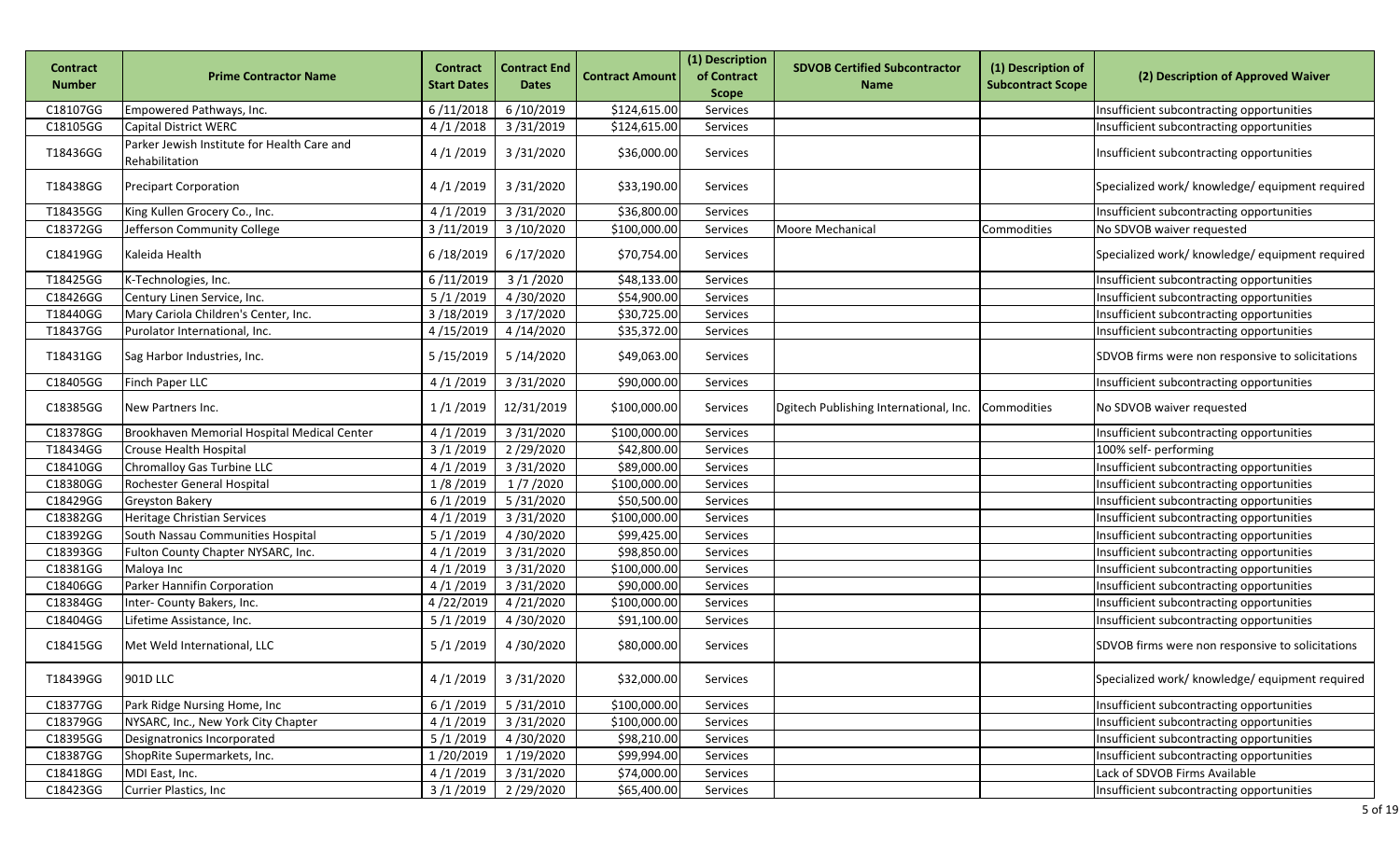| Contract<br><b>Number</b> | <b>Prime Contractor Name</b>                                              | <b>Contract</b><br><b>Start Dates</b> | <b>Contract End</b><br><b>Dates</b> | <b>Contract Amount</b> | (1) Description<br>of Contract<br><b>Scope</b> | <b>SDVOB Certified Subcontractor</b><br><b>Name</b> | (1) Description of<br><b>Subcontract Scope</b> | (2) Description of Approved Waiver              |
|---------------------------|---------------------------------------------------------------------------|---------------------------------------|-------------------------------------|------------------------|------------------------------------------------|-----------------------------------------------------|------------------------------------------------|-------------------------------------------------|
| C18399GG                  | <b>BNB Bank</b>                                                           | 3/15/2019                             | 3/14/2020                           | \$94,500.00            | Services                                       |                                                     |                                                | Insufficient subcontracting opportunities       |
| T18433GG                  | MOD-A-CAN, INC.                                                           | 4/1/2019                              | 3/31/2020                           | \$43,900.00            | Services                                       |                                                     |                                                | Insufficient subcontracting opportunities       |
| C18352GG                  | The Osborne Association, Inc.                                             | 2/1/2019                              | 1/31/2020                           | \$100,000.00           | Services                                       |                                                     |                                                | Specialized work/ knowledge/ equipment required |
| C18398GG                  | The Wesley Health Care Center, Inc.                                       | 2/11/2019                             | 2/10/2020                           | \$94,752.00            | Services                                       |                                                     |                                                | Insufficient subcontracting opportunities       |
| C18336GG                  | Nassau Community College                                                  | 1/14/2019                             | 1/13/2020                           | \$100,000.00           | Services                                       |                                                     |                                                | 100% self performing                            |
| C18375GG                  | Research Foundation/CUNY on behalf of Bronx<br><b>Community College</b>   | 2/4/2019                              | 2/3/2020                            | \$100,000.00           | Services                                       |                                                     |                                                | Specialized work/ knowledge/ equipment required |
| C18374GG                  | Town of Hempstead Department of Occupational<br>Resources                 | 6/18/2019                             | 6/17/2020                           | \$88,613.00            | Services                                       |                                                     |                                                | Insufficient subcontracting opportunities       |
| C18340GG                  | New York Career Training School, LLC                                      | 1/22/2019                             | 1/21/2020                           | \$100,000.00           | Services                                       |                                                     |                                                | Insufficient subcontracting opportunities       |
| C18339GG                  | Per Scholas Inc.                                                          | 4/1/2019                              | 3/31/2020                           | \$100,000.00           | Services                                       |                                                     |                                                | Insufficient subcontracting opportunities       |
| C18401GG                  | Buffalo & Erie County Workforce Development<br>Consortium, Inc.           | 6/17/2019                             | 6/16/2020                           | \$94,200.00            | Services                                       |                                                     |                                                | Specialized work/ knowledge/ equipment required |
| C18349GG                  | STRIVE International, Inc.                                                | 2/1/2019                              | 1/31/2020                           | \$100,000.00           | Services                                       | <b>Novisal LLC</b>                                  | <b>Services</b>                                | Specialized work/ knowledge/ equipment required |
| C18417GG                  | Woodlawn Conservancy, Inc.                                                | 3/15/2019                             | 3/14/2020                           | \$75,000.00            | Services                                       |                                                     |                                                | Insufficient subcontracting opportunities       |
| C18328GG                  | Premium Services Management Corp                                          | 2/1/2019                              | 1/31/2020                           | \$100,000.00           | Services                                       |                                                     |                                                | Insufficient subcontracting opportunities       |
| C18370GG                  | <b>Finger Lakes Community College</b>                                     | 3/13/2019                             | 3/12/2020                           | \$100,000.00           | Services                                       |                                                     |                                                | Insufficient subcontracting opportunities       |
| C18388GG                  | Research Foundation CUNY obo LaGuardia Community<br>College               | 2/1/2019                              | 1/31/2020                           | \$99,968.00            | Services                                       |                                                     |                                                | 100% self performing                            |
| C18357GG                  | Sunnyside Community Services, Inc.                                        | 6/1/2019                              | 5/30/2020                           | \$100,000.00           | Services                                       |                                                     |                                                | Insufficient subcontracting opportunities       |
| C18368GG                  | Center for Frontline Retail (Fiscal sponsee of Make the<br>Road New York) | 4/1/2019                              | 3/31/2020                           | \$100,000.00           | Services                                       |                                                     |                                                | Insufficient subcontracting opportunities       |
| C18386GG                  | Eastern Suffolk Board of Cooperative Services                             | 6/18/2019                             | 6/17/2020                           | \$99,999.00            | Services                                       |                                                     |                                                | Insufficient subcontracting opportunities       |
| C18354GG                  | Bedford Stuyvesant Restoration Corporation                                | 6/1/2019                              | 5/31/2020                           | \$100,000.00           | Services                                       | <b>Niles Advertising</b>                            | Services                                       | No SDVOB waiver requested                       |
| C18422GG                  | Broome-Tioga Board of Cooperative Educational<br><b>Services</b>          | 5/1/2019                              | 4/30/2020                           | \$68,250.00            | Services                                       |                                                     |                                                | Insufficient subcontracting opportunities       |
| C18389GG                  | The Door- A Center of Alternatives, Inc                                   | 5/1/2019                              | 4/30/2020                           | \$99,690.00            | Services                                       |                                                     |                                                | Insufficient subcontracting opportunities       |
| C18350GG                  | Rochester General Long Term Care Inc.                                     | 1/7/2019                              | 1/6/2020                            | \$100,000.00           | Services                                       |                                                     |                                                | Insufficient subcontracting opportunities       |
| C18344GG                  | St. Nicks Alliance Corp.                                                  | 1/20/2019                             | 1/19/2020                           | \$100,000.00           | Services                                       |                                                     |                                                | Insufficient subcontracting opportunities       |
| C18411GG                  | The Salvation Army                                                        | 6/4/2019                              | 6/3/2020                            | \$68,400.00            | Services                                       |                                                     |                                                | Insufficient subcontracting opportunities       |
| C18333GG                  | Cambridge Business Institute                                              | 3/14/2019                             | 3/13/2020                           | \$100,000.00           | Services                                       |                                                     |                                                | Insufficient subcontracting opportunities       |
| C18412GG                  | Westchester Care at Home                                                  |                                       | 4/1/2019 3/31/2020                  | \$88,263.00            | Services                                       |                                                     |                                                | Insufficient subcontracting opportunities       |
| C18341GG                  | Catholic Charities of the Roman Catholic Diocese of<br>Syracuse, NY       | 6/1/2019                              | 5/31/2020                           | \$100,000.00           | Services                                       | South Mountain, LLC                                 | Commodities                                    | No SDVOB waiver requested                       |
| C18362GG                  | Journey's End Refugee Services, Inc.                                      | 4/15/2019                             | 4/14/2020                           | \$100,000.00           | Services                                       |                                                     |                                                | Insufficient subcontracting opportunities       |
| C18361GG                  | Learning Disabilities Association of CNY dba LAUNCH                       | 5/15/2019                             | 5/14/2020                           | \$100,000.00           | Services                                       |                                                     |                                                | Insufficient subcontracting opportunities       |
| C18364GG                  | United Way of Long Island, Inc.                                           | 4/1/2019                              | 3/31/2020                           | \$100,000.00           | Services                                       |                                                     |                                                | Insufficient subcontracting opportunities       |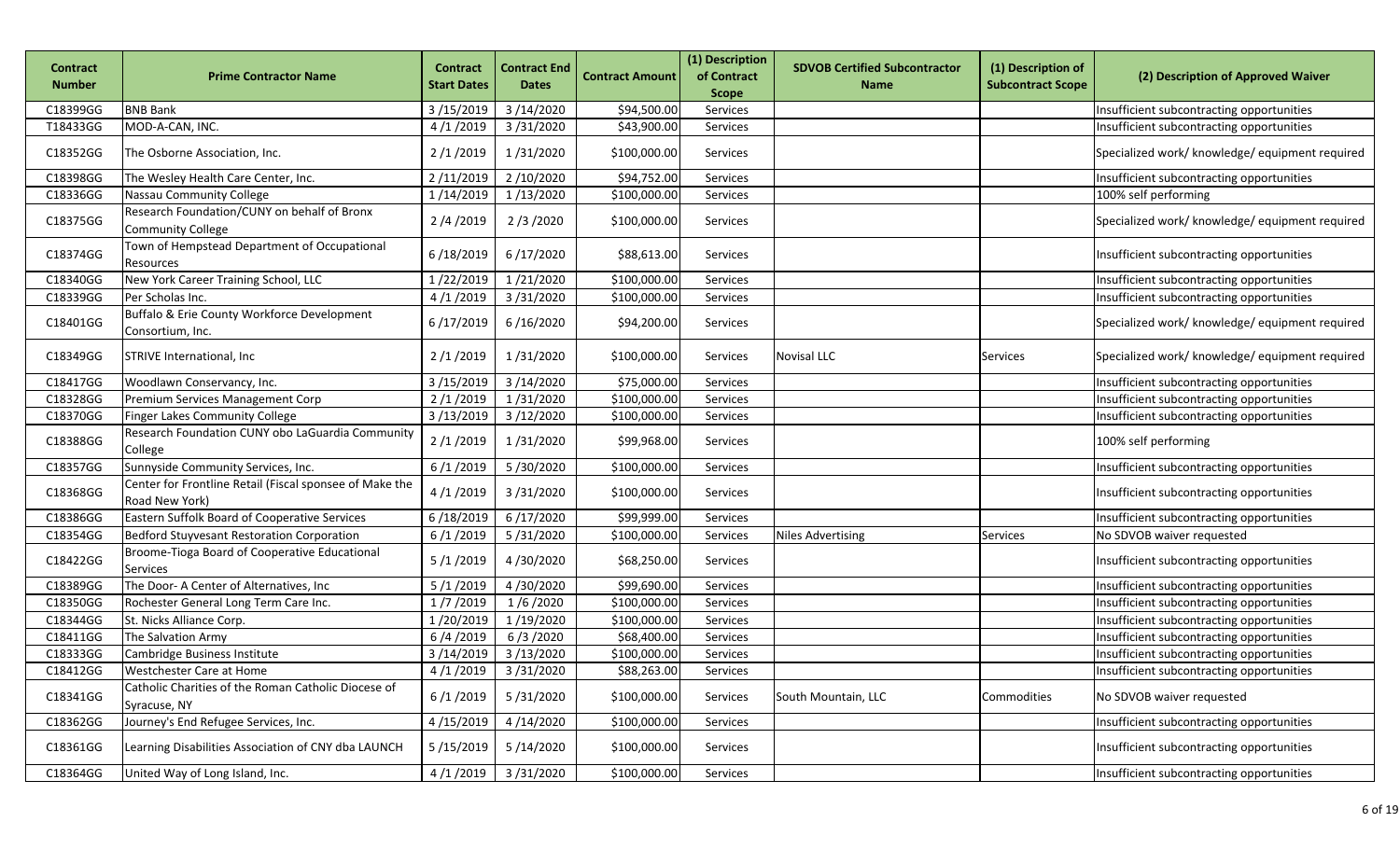| Contract<br><b>Number</b> | Prime Contractor Name                                                                     | <b>Contract</b><br><b>Start Dates</b> | <b>Contract End</b><br><b>Dates</b> | <b>Contract Amount</b> | (1) Description<br>of Contract | <b>SDVOB Certified Subcontractor</b><br><b>Name</b> | (1) Description of<br><b>Subcontract Scope</b> | (2) Description of Approved Waiver              |
|---------------------------|-------------------------------------------------------------------------------------------|---------------------------------------|-------------------------------------|------------------------|--------------------------------|-----------------------------------------------------|------------------------------------------------|-------------------------------------------------|
|                           |                                                                                           |                                       |                                     |                        | <b>Scope</b>                   |                                                     |                                                |                                                 |
| C18351GG                  | Jewish Community Council of Greater Coney Island, Inc.                                    | 3/1/2019                              | 2/28/2020                           | \$100,000.00           | Services                       |                                                     |                                                | Insufficient subcontracting opportunities       |
| C18358GG                  | Jewish Home Lifecare, Manhattan                                                           | 6/17/2019                             | 6/16/2020                           | \$100,000.00           | Services                       |                                                     |                                                | Insufficient subcontracting opportunities       |
| C18369GG                  | Queens Community House, Inc.                                                              | 4/1/2019                              | 3/31/2020                           | \$100,000.00           | Services                       |                                                     |                                                | Insufficient subcontracting opportunities       |
| C18348GG                  | The Fortune Society, Inc.                                                                 | 4/15/2019                             | 4/14/2020                           | \$100,000.00           | Services                       |                                                     |                                                | Insufficient subcontracting opportunities       |
| C18373GG                  | Leap, Inc.                                                                                | 4/16/2019                             | 4/15/2020                           | \$100,000.00           | Services                       |                                                     |                                                | Insufficient subcontracting opportunities       |
| C18371GG                  | Mosholu Montefiore Community Center, Inc.                                                 | 6/1/2019                              | 5/31/2020                           | \$100,000.00           | Services                       | SDVOSB Materials, Technology&<br><b>Supply LLCC</b> | Commodities                                    | No SDVOB waiver requested                       |
| C18367GG                  | Rochester City School District, Office of Adult & Career<br><b>Education Services</b>     | 3/1/2019                              | 2/29/2020                           | \$100,000.00           | Services                       |                                                     |                                                | Insufficient subcontracting opportunities       |
| C18409GG                  | Daemen College                                                                            | 5/15/2019                             | 5/14/2020                           | \$89,070.00            | Services                       |                                                     |                                                | 100% self performing                            |
| C18394GG                  | Suffolk County Dept. of Labor, Licensing & Consumer<br><b>Affairs</b>                     | 4/1/2019                              | 3/31/2020                           | \$98,800.00            | Services                       |                                                     |                                                | Lack of SDVOB Firms Available                   |
| C18345GG                  | Jawonio Inc                                                                               | 3/1/2019                              | 2/29/2020                           | \$100,000.00           | Services                       |                                                     |                                                | Insufficient subcontracting opportunities       |
| C18332GG                  | CAMBA, Inc.                                                                               | 4/1/2019                              | 3/31/2020                           | \$100,000.00           | Services                       |                                                     |                                                | Specialized work/ knowledge/ equipment required |
| C18338GG                  | The Unity Hospital of Rochester                                                           | 1/9/2019                              | 1/8/2020                            | \$100,000.00           | Services                       |                                                     |                                                | 100% self performing                            |
| C18390GG                  | <b>Trocaire College</b>                                                                   | 4/1/2019                              | 3/31/2020                           | \$99,936.00            | Services                       | Affordable Scrubs & Stuff Inc.                      | Commodities                                    | No SDVOB waiver requested                       |
| C18403GG                  | Olmsted Center for Sight                                                                  | 2/1/2019                              | 1/31/2020                           | \$93,375.00            | Services                       |                                                     |                                                | Insufficient subcontracting opportunities       |
| C18391GG                  | Ontario-Seneca-Yates-Cayuga-Wayne BOCES                                                   | 6/18/2019                             | 6/17/2020                           | \$99,924.00            | Services                       | <b>Eat Well Food Services</b>                       | Services                                       | Insufficient subcontracting opportunities       |
| C18408GG                  | NYCDCC Apprenticeship Journeyman Retraining<br>Educational & Industry Fund                | 6/1/2019                              | 5/31/2020                           | \$89,100.00            | Services                       |                                                     |                                                | Insufficient subcontracting opportunities       |
| C18346GG                  | El Barrio's Operation Fightback, Inc.                                                     | 4/1/2019                              | 3/31/2020                           | \$100,000.00           | Services                       |                                                     |                                                | 100% self performing                            |
| C18397GG                  | Albany-Schoharie-Schenectady-Saratoga Board of<br><b>Cooperative Educational Services</b> | 4/1/2019                              | 3/31/2020                           | \$96,000.00            | Services                       |                                                     |                                                | Insufficient subcontracting opportunities       |
| C18335GG                  | Brooklyn Alliance, Inc.                                                                   | 6/18/2019                             | 6/17/2020                           | \$100,000.00           | Services                       |                                                     |                                                | Insufficient subcontracting opportunities       |
| C18416GG                  | YWCA of the Niagara Frontier, Inc.                                                        | 4/15/2019                             | 4/14/2020                           | \$75,000.00            | Services                       |                                                     |                                                | Insufficient subcontracting opportunities       |
| C18329GG                  | County of Westchester                                                                     | 3/1/2019                              | 2/29/2020                           | \$100,000.00           | Services                       |                                                     |                                                | Specialized work/ knowledge/ equipment required |
| C18331GG                  | Clifton Springs Hospital and Clinic Extended Care                                         | 1/30/2019                             | 1/29/2020                           | \$100,000.00           | Services                       |                                                     |                                                | Insufficient subcontracting opportunities       |
| C18396GG                  | Mohawk Valley Community College                                                           | 3/1/2019                              | 2/29/2020                           | \$96,900.00            | Services                       |                                                     |                                                | Insufficient subcontracting opportunities       |
| C18353GG                  | Wilson Allen Health Careers Institute                                                     | 2/5/2019                              | 2/4/2020                            | \$100,000.00           | Services                       |                                                     |                                                | Insufficient subcontracting opportunities       |
| C18402GG                  | Broome-Tioga Workforce                                                                    | 4/1/2019                              | 3/31/2020                           | \$93,900.00            | Services                       |                                                     |                                                | Insufficient subcontracting opportunities       |
| C18356GG                  | Council of Jewish Organizations of Flatbush, Inc.                                         | 6/3/2019                              | 6/2/2020                            | \$100,000.00           | Services                       |                                                     |                                                | Insufficient subcontracting opportunities       |
| C18428GG                  | Friends of the GardenAerial                                                               | 4/29/2019                             | 9/27/2019                           | \$52,625.00            | Services                       |                                                     |                                                | 100% self performing                            |
| C18334GG                  | <b>Alliance Computing Solutions</b>                                                       | 6/19/2019                             | 6/18/2020                           | \$100,000.00           | Services                       |                                                     |                                                | Insufficient subcontracting opportunities       |
| C18363GG                  | Research Foundation for SUNY / Buffalo State College                                      | 3/1/2019                              | 1/31/2020                           | \$100,000.00           | Services                       |                                                     |                                                | Insufficient subcontracting opportunities       |
| C18421GG                  | Non-Traditional Employment for Women                                                      | 4/1/2019                              | $\sqrt{3}/31/2020$                  | \$70,000.00            | Services                       |                                                     |                                                | Insufficient subcontracting opportunities       |
| C18347GG                  | Center for Employment Opportunities, Inc.                                                 | 2/1/2019                              | 1/31/2020                           | \$100,000.00           | Services                       |                                                     |                                                | Insufficient subcontracting opportunities       |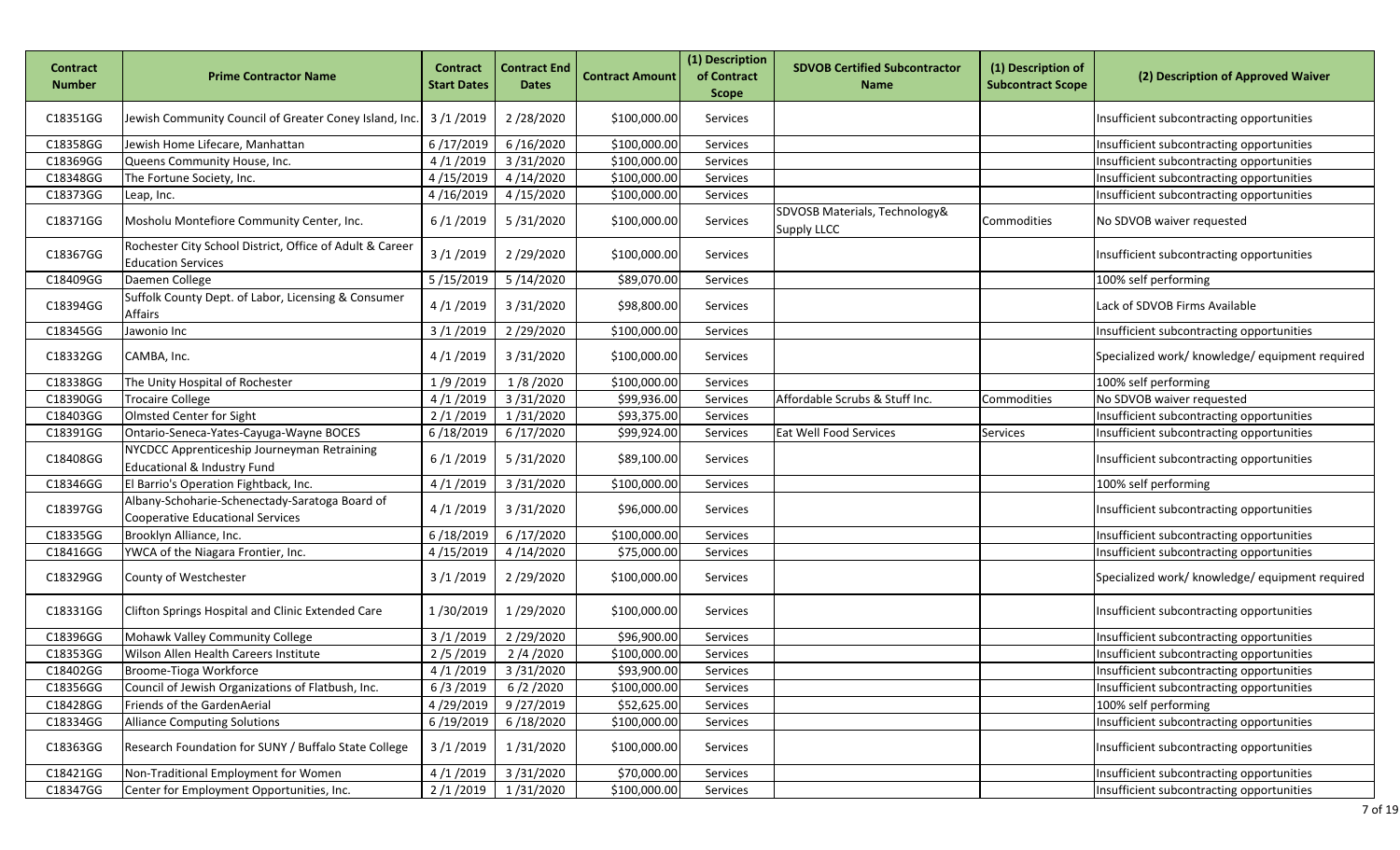| <b>Contract</b> | <b>Prime Contractor Name</b>                                                      | <b>Contract</b>    | <b>Contract End</b> | <b>Contract Amount</b> | (1) Description<br>of Contract | <b>SDVOB Certified Subcontractor</b>                            | (1) Description of       | (2) Description of Approved Waiver                 |
|-----------------|-----------------------------------------------------------------------------------|--------------------|---------------------|------------------------|--------------------------------|-----------------------------------------------------------------|--------------------------|----------------------------------------------------|
| <b>Number</b>   |                                                                                   | <b>Start Dates</b> | <b>Dates</b>        |                        | <b>Scope</b>                   | <b>Name</b>                                                     | <b>Subcontract Scope</b> |                                                    |
| C18343GG        | Pursuit Transformation Company, Inc                                               | 1/2/2019           | 12/31/2019          | \$100,000.00           | Services                       |                                                                 |                          | Insufficient subcontracting opportunities          |
| C18376GG        | Spectrum Designs Foundation                                                       | 4/1/2019           | 3/31/2020           | \$100,000.00           | Services                       |                                                                 |                          | Insufficient subcontracting opportunities          |
| T000501         | NASWA/CESER                                                                       | 5/5/2019           | 5/4/2020            | \$49,249.00            | Services                       |                                                                 |                          | Other-100% Self-Performing                         |
| C18455GG        | People's Equal Action and Community Effort, Inc.                                  | 3/8/2019           | 8/7/2020            | \$234,489.00           | <b>Services</b>                |                                                                 |                          | budget &/or project changed-limited scope for subs |
| C18454GG        | Hillside Work-Scholarship Connection                                              | 5/31/2019          | 6/30/2020           | \$299,999.00           | Services                       |                                                                 |                          | Insufficient subcontracting opportunities          |
| C18453GG        | CNY Works, Inc.                                                                   | 6/1/2019           | 11/30/2020          | \$300,000.00           | Services                       |                                                                 |                          | Insufficient subcontracting opportunities          |
| C18450GG        | Equinox, Inc.                                                                     | 4/1/2019           | 12/6/2020           | \$300,000.00           | Services                       | Amvet Office Supplies                                           | Commodities              | No SDVOB waiver requested                          |
| C18451GG        | ARISE Child and Family Service Inc.                                               | 6/1/2019           | 11/30/2020          | \$262,014.00           | Services                       | Glenn Read Enterprises, LLC dba<br>Allegra Marketing Print Mall | Services                 | No SDVOB waiver requested                          |
| C18456GG        | Refugee & Immigrant Self Empowerment Inc.                                         | 4/1/2019           | 5/31/2020           | \$300,000.00           | Services                       |                                                                 |                          | Insufficient subcontracting opportunities          |
| C000495         | Predator Pest Control, Inc                                                        | 6/1/2019           | 5/31/2024           | \$58,519.90            | Services                       | Lyadai Inc.                                                     | Services                 | Other-Partial                                      |
| C18457GG        | <b>Syracuse City School District</b>                                              | 6/1/2019           | 11/30/2020          | \$262,014.00           | Services                       |                                                                 |                          | Insufficient subcontracting opportunities          |
| C18452GG        | St. Anne Institute                                                                | 4/15/2019          | 10/15/2020          | \$241,704.00           | Services                       |                                                                 |                          | Insufficient subcontracting opportunities          |
| C18449GG        | City of Albany Department of Youth and Workforce<br>Services                      | 4/1/2019           | 9/30/2020           | \$300,000.00           | Services                       |                                                                 |                          | Insufficient subcontracting opportunities          |
| T18359GG        | The Research Foundation of CUNY obo Hostos<br><b>Community College</b>            | 4/1/2019           | 3/31/2020           | \$50,000.00            | Services                       |                                                                 |                          | Insufficient subcontracting opportunities          |
| T18365GG        | The Research Foundation of CUNY obo Hostos<br><b>Community College</b>            | 4/1/2019           | 3/31/2020           | \$50,000.00            | Services                       | Regiment Technology Group LLC                                   | Commodities              | No SDVOB waiver requested                          |
| C18201GG        | New York Committee on Occupational Safety & Health                                | 8/1/2019           | 7/31/2020           | \$350,000.00           | <b>Services</b>                |                                                                 |                          | Insufficient subcontracting opportunities          |
| C18337GG        | Sustainable South Bronx                                                           | 9/1/2019           | 8/31/2020           | \$100,000.00           | Services                       |                                                                 |                          | Insufficient subcontracting opportunities          |
| C19106GG        | Tompkins County Woman's Opportunity Center<br>(WOC)/Syracuse WOC (2 centers)      | 8/1/2019           | 7/31/2020           | \$270,000.00           | Services                       |                                                                 |                          | Insufficient subcontracting opportunities          |
| C19001GG        | New York Committee for Occupational Safety and<br>Health Inc. (NYCOSH)            | 8/1/2019           | 7/31/2020           | \$403,429.00           | Services                       |                                                                 |                          | Insufficient subcontracting opportunities          |
| C19002GG        | United Federation of Teachers, Local 2, American<br><b>Federation of Teachers</b> | 8/1/2019           | 7/31/2020           | \$360,772.00           | Services                       |                                                                 |                          | Insufficient subcontracting opportunities          |
| C19003GG        | NYS Building & Construction Trades Council                                        | 8/1/2019           | 7/31/2020           | \$356,025.00           | Services                       |                                                                 |                          | Insufficient subcontracting opportunities          |
| C19004GG        | <b>Healthcare Industry Grant Corporation</b>                                      | 8/1/2019           | 7/31/2020           | \$308,555.00           | Services                       |                                                                 |                          | Insufficient subcontracting opportunities          |
| C19005GG        | NYC District Council of Carpenters Apprenticeship<br>Journeymen                   | 8/1/2019           | 7/31/2020           | \$299,061.00           | Services                       |                                                                 |                          | Insufficient subcontracting opportunities          |
| C19006GG        | Western NY Council on Occupational Safety and Health<br>Inc                       | 8/1/2019           | 7/31/2020           | \$279,011.00           | Services                       |                                                                 |                          | Insufficient subcontracting opportunities          |
| C19007GG        | Finishing Trades Institute of Western & Central New<br>York                       | 8/1/2019           | 7/31/2020           | \$237,350.00           | Services                       |                                                                 |                          | Insufficient subcontracting opportunities          |
| C19008GG        | New England Carpenters Training Fund                                              | 8/1/2019           | 7/31/2020           | \$237,350.00           | Services                       |                                                                 |                          | Insufficient subcontracting opportunities          |
| C19009GG        | The Labor Institute                                                               | 8/1/2019           | 7/31/2020           | \$199,374.00           | Services                       |                                                                 |                          | Insufficient subcontracting opportunities          |
| C19102GG        | Schenectady Community Action Program, Inc.                                        | 9/1/2019           | 8/31/2020           | \$270,000.00           | Services                       | AmVetOffice Supplies                                            | Commodities              | Other-Partial                                      |
| C19010GG        | Laborers; Local # 17 Training & Educational Fund                                  | 8/1/2019           | 7/31/2020           | \$180,386.00           | Services                       |                                                                 |                          | Insufficient subcontracting opportunities          |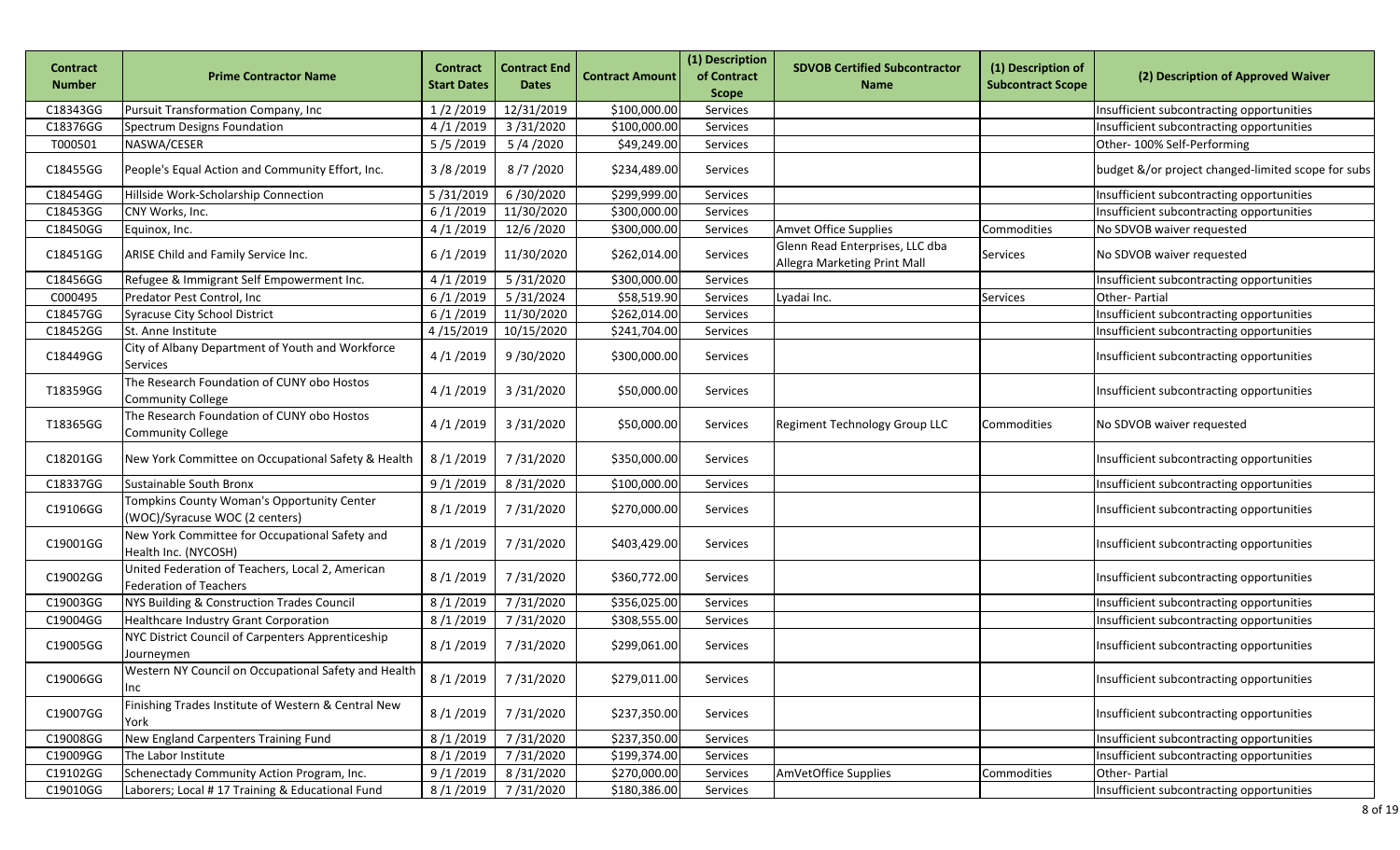| <b>Contract</b><br><b>Number</b> | <b>Prime Contractor Name</b>                                                       | <b>Contract</b><br><b>Start Dates</b> | <b>Contract End</b><br><b>Dates</b> | <b>Contract Amount</b> | (1) Description<br>of Contract<br><b>Scope</b> | <b>SDVOB Certified Subcontractor</b><br><b>Name</b> | (1) Description of<br><b>Subcontract Scope</b> | (2) Description of Approved Waiver              |
|----------------------------------|------------------------------------------------------------------------------------|---------------------------------------|-------------------------------------|------------------------|------------------------------------------------|-----------------------------------------------------|------------------------------------------------|-------------------------------------------------|
| C19011GG                         | Finishing Trades Institute of New York                                             | 8/1/2019                              | 7/31/2020                           | \$151,904.00           | Services                                       |                                                     |                                                | Insufficient subcontracting opportunities       |
| C19012GG                         | Mason Tenders' Training Fund                                                       | 8/1/2019                              | 7/31/2020                           | \$144,902.00           | Services                                       |                                                     |                                                | Specialized work/ knowledge/ equipment required |
| C19013GG                         | <b>NYS Public Employees Federation</b>                                             | 8/1/2019                              | 7/31/2020                           | \$143,003.00           | Services                                       |                                                     |                                                | Insufficient subcontracting opportunities       |
| C19014GG                         | Greater Syracuse Council on Occupational Safety and<br>Health Inc.                 | 8/1/2019                              | 7/31/2020                           | \$133,509.00           | Services                                       | Alpha Graphics of Greater Rochester                 | Commodities                                    | No SDVOB waiver requested                       |
| C19015GG                         | <b>Erie Community College</b>                                                      | 8/1/2019                              | 7/31/2020                           | \$126,864.00           | Services                                       |                                                     |                                                | Insufficient subcontracting opportunities       |
| C19016GG                         | The Mary Imogene Bassett Hospital                                                  | 8/1/2019                              | 7/31/2020                           | \$117,370.00           | Services                                       |                                                     |                                                | Specialized work/ knowledge/ equipment required |
| C19017GG                         | Research Foundation of CUNY obo NYC College of<br>Technology                       | 8/1/2019                              | 7/31/2020                           | \$113,928.00           | Services                                       |                                                     |                                                | Specialized work/ knowledge/ equipment required |
| C19018GG                         | PathStone Corporation                                                              | 8/1/2019                              | 7/31/2020                           | \$109,564.00           | Services                                       |                                                     |                                                | Insufficient subcontracting opportunities       |
| C19019GG                         | Construction Employers Association of Central New<br>York, Inc.                    | 8/1/2019                              | 7/31/2020                           | \$109,181.00           | Services                                       |                                                     |                                                | Insufficient subcontracting opportunities       |
| C19020GG                         | Plattsburgh North Country Chamber of Commerce                                      | 8/1/2019                              | 7/31/2020                           | \$104,160.00           | Services                                       |                                                     |                                                | Insufficient subcontracting opportunities       |
| C19021GG                         | New York State Professional Fire Fighters Association,<br>Inc.                     | 8/1/2019                              | 7/31/2020                           | \$103,855.00           | Services                                       |                                                     |                                                | Specialized work/ knowledge/ equipment required |
| C19022GG                         | Uniformed Firefighters Association                                                 | 8/1/2019                              | 7/31/2020                           | \$98,651.00            | Services                                       |                                                     |                                                | Insufficient subcontracting opportunities       |
| C19023GG                         | New York State United Teachers                                                     | 8/1/2019                              | 7/31/2020                           | \$95,906.00            | Services                                       |                                                     |                                                | Insufficient subcontracting opportunities       |
| C19024GG                         | Retail Wholesale & Department Store Union                                          | 8/1/2019                              | 7/31/2020                           | \$88,734.00            | Services                                       |                                                     |                                                | Insufficient subcontracting opportunities       |
| C19025GG                         | Thomas Shortman Training, Scholarship and Safety<br>Fund                           | 8/1/2019                              | 7/31/2020                           | \$88,051.00            | Services                                       |                                                     |                                                | Insufficient subcontracting opportunities       |
| C19026GG                         | New York State Labor-Management Cooperation<br>Committee                           | 8/1/2019                              | 7/31/2020                           | \$86,039.00            | Services                                       |                                                     |                                                | Specialized work/ knowledge/ equipment required |
| C19027GG                         | North East Coalition for Occupational Safety and Health<br><b>NENYCOSH</b>         | 8/1/2019                              | 7/31/2020                           | \$71,205.00            | Services                                       |                                                     |                                                | Insufficient subcontracting opportunities       |
| C19028GG                         | Empire State Forest Products Association                                           | 8/1/2019                              | 7/31/2020                           | \$62,468.00            | Services                                       |                                                     |                                                | Insufficient subcontracting opportunities       |
| C19029GG                         | NRLA Enterprises Inc./ The Lumber & Building Material<br><b>Dealers Foundation</b> | 8/1/2019                              | 7/31/2020                           | \$61,355.00            | Services                                       |                                                     |                                                | Specialized work/ knowledge/ equipment required |
| C19030GG                         | Worker Justice Center of New York, Inc.                                            | 8/1/2019                              | 7/31/2020                           | \$57,557.00            | Services                                       |                                                     |                                                | Insufficient subcontracting opportunities       |
| C19031GG                         | Operating Engineers Local 17 Training Fund                                         | 8/1/2019                              | 7/31/2020                           | \$56,240.00            | Services                                       |                                                     |                                                | Insufficient subcontracting opportunities       |
| C19032GG                         | <b>Genesee Community College</b>                                                   | 8/1/2019                              | 7/31/2020                           | \$54,709.00            | Services                                       | Sexton Services, Inc.                               | Services                                       | No SDVOB waiver requested                       |
| T19033GG                         | Roofers Local 195 Joint Apprenticeship Training Fund                               | 8/1/2019                              | 7/31/2020                           | \$48,063.00            | Services                                       |                                                     |                                                | Specialized work/ knowledge/ equipment required |
| T19035GG                         | Eastern New York Coalition of Automotive Retailers,<br>Inc.                        | 8/1/2019                              | 7/31/2020                           | \$47,458.00            | Services                                       |                                                     |                                                | Insufficient subcontracting opportunities       |
| C19108GG                         | Suffolk County Department of Labor                                                 | 9/1/2019                              | 8/31/2020                           | \$135,000.00           | Services                                       |                                                     |                                                | Insufficient subcontracting opportunities       |
| T19036GG                         | Jamestown Community College                                                        | 8/1/2019                              | 7/31/2020                           | \$45,215.00            | Services                                       |                                                     |                                                | Insufficient subcontracting opportunities       |
| T19037GG                         | Midstate Education and Service Foundation                                          | 8/1/2019                              | 7/31/2020                           | \$38,569.00            | Services                                       |                                                     |                                                | Insufficient subcontracting opportunities       |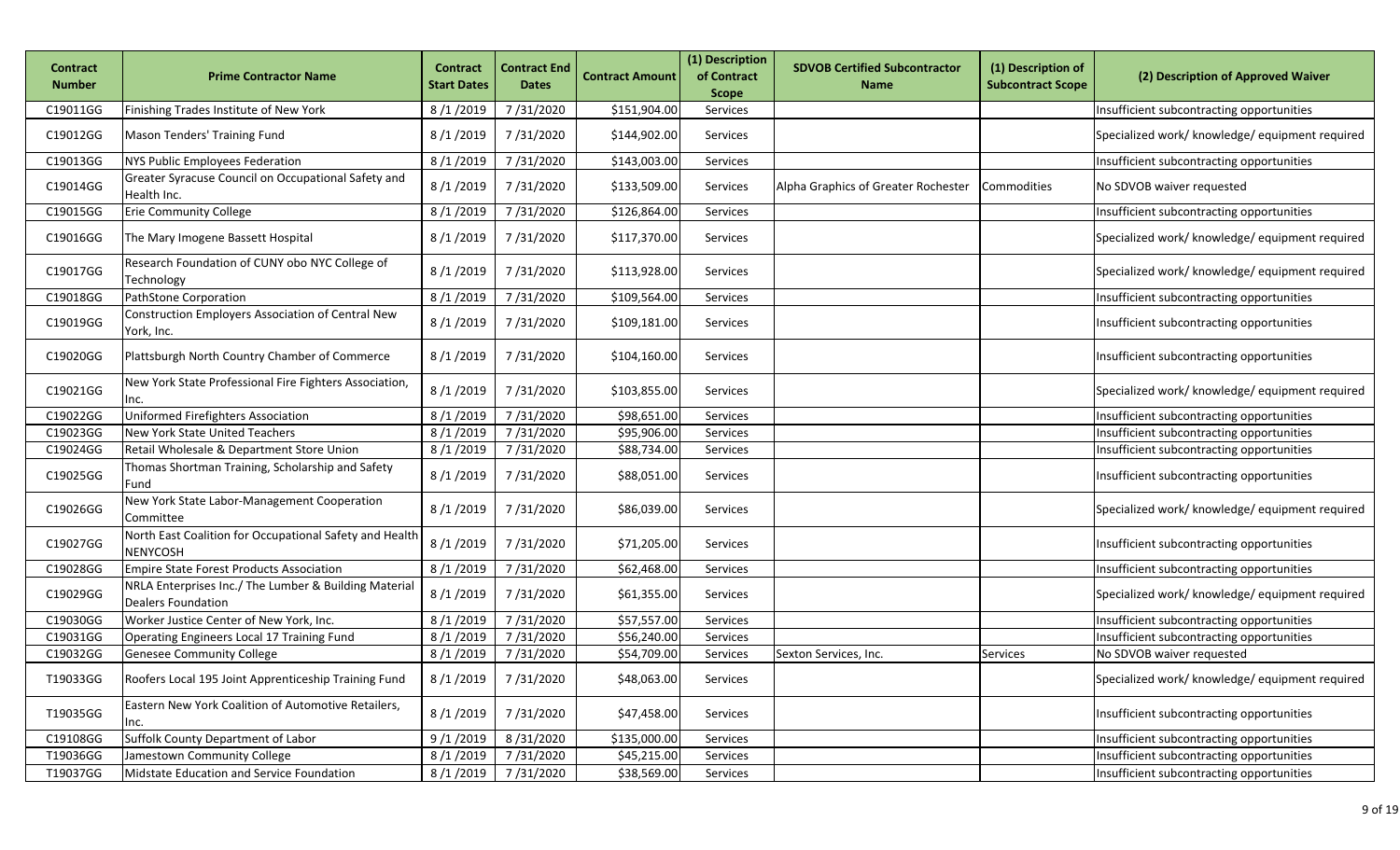| Contract<br><b>Number</b> | Prime Contractor Name                                                                    | <b>Contract</b><br><b>Start Dates</b> | <b>Contract End</b><br><b>Dates</b> | <b>Contract Amount</b> | (1) Description<br>of Contract<br><b>Scope</b> | <b>SDVOB Certified Subcontractor</b><br><b>Name</b> | (1) Description of<br><b>Subcontract Scope</b> | (2) Description of Approved Waiver               |
|---------------------------|------------------------------------------------------------------------------------------|---------------------------------------|-------------------------------------|------------------------|------------------------------------------------|-----------------------------------------------------|------------------------------------------------|--------------------------------------------------|
| C19109GG                  | Nassau Employment Opportunity Commission (EOC)                                           | 9/1/2019                              | 8/31/2020                           | \$135,000.00           | Services                                       | A-Z Solutions, Inc.                                 | Commodities                                    | No SDVOB waiver requested                        |
| C19110GG                  | <b>Westchester Community College</b>                                                     | 9/1/2019                              | 8/31/2020                           | \$135,000.00           | Services                                       |                                                     |                                                | Insufficient subcontracting opportunities        |
| T19038GG                  | Rochester Automobile Dealers' Association, Inc.                                          | 8/1/2019                              | 7/31/2020                           | \$36,766.00            | Services                                       |                                                     |                                                | Specialized work/ knowledge/ equipment required  |
| T19039GG                  | Erie County Water Authority                                                              | 8/1/2019                              | 7/31/2020                           | \$29,878.00            | Services                                       |                                                     |                                                | Insufficient subcontracting opportunities        |
| T19040GG                  | Builders Exchange of the Southern Tier                                                   | 8/1/2019                              | 7/31/2020                           | \$28,482.00            | Services                                       | Sexton Services, Inc.                               | <b>Services</b>                                | No SDVOB waiver requested                        |
| T19041GG                  | Roofers JATC of WNY Local No. 74 Fund                                                    | 8/1/2019                              | 7/31/2020                           | \$27,610.00            | Services                                       |                                                     |                                                | Insufficient subcontracting opportunities        |
| T19042GG                  | Finger Lakes Community College                                                           | 8/1/2019                              | 7/31/2020                           | \$27,177.00            | Services                                       |                                                     |                                                | Insufficient subcontracting opportunities        |
| C18342GG                  | Mid-Bronx Senior Citizens Council, Inc.                                                  | 10/1/2019                             | 9/30/2020                           | \$100,000.00           | Services                                       |                                                     |                                                | SDVOB firms were non responsive to solicitations |
| C19210GG                  | Manufactures Association of Central NY, Inc                                              | 10/1/2019                             | 9/30/2020                           | \$750,000.00           | Services                                       |                                                     |                                                | Insufficient subcontracting opportunities        |
| C19220GG                  | Northeast New York Coalition for Occupational Safety<br>and Health                       | 11/1/2019                             | 10/31/2020                          | \$85,000.00            | Services                                       |                                                     |                                                | Insufficient subcontracting opportunities        |
| T18231GG                  | SEAT Center Schenectady YouthBuild                                                       | 4/1/2018                              | 3/31/2019                           | \$50,000.00            | Services                                       |                                                     |                                                | Insufficient subcontracting opportunities        |
| T18228GG                  | Rochester City School District, Office of Adult and<br>Career Education Services (OACES) | 7/1/2018                              | 6/30/2019                           | \$30,000.00            | Services                                       |                                                     |                                                | No SDVOB waiver requested                        |
| T18227GG                  | Industrial Labor Relations School of Cornell University                                  | 7/1/2018                              | 6/30/2019                           | \$50,000.00            | Services                                       |                                                     |                                                | Insufficient subcontracting opportunities        |
| C18220GG                  | Greater Binghamton Chamber of Commerce                                                   | 1/1/2019                              | 6/30/2020                           | \$140,000.00           | Services                                       |                                                     |                                                | Insufficient subcontracting opportunities        |
| C18212GG                  | Worker Institute at Cornell University School of<br><b>Industrial Relations</b>          | 7/1/2018                              | 6/30/2019                           | \$300,000.00           | Services                                       |                                                     |                                                | Specialized work/ knowledge/ equipment required  |
| C18211GG                  | Domestic Violence Program of the Cornell University<br>Labor Extension School W/AFL-CIO  | 7/1/2018                              | 6/30/2019                           | \$150,000.00           | Services                                       |                                                     |                                                | Insufficient subcontracting opportunities        |
| C18202GG                  | Cornell Industrial and Labor Relations School Sexual<br>Harrassment Prevention Program   | 7/1/2018                              | 6/30/2019                           | \$150,000.00           | Services                                       |                                                     |                                                | Other-Self-performing                            |
| C18210GG                  | AFL-CIO Cornell Leadership Institute                                                     | 7/1/2018                              | 6/30/2019                           | \$150,000.00           | Services                                       |                                                     |                                                | Insufficient subcontracting opportunities        |
| C18206GG                  | Building Trades Pre-Apprenticeship Program-Western<br>NY (BTPAP) of WDI                  | 6/1/2019                              | 12/31/2019                          | \$200,000.00           | Services                                       |                                                     |                                                | Insufficient subcontracting opportunities        |
| C000493                   | Quality Facility Solutions Corp.                                                         | 1/1/2019                              | 12/31/2023                          | \$73,802.35            | Services                                       | <b>AWICS Security and Investigation</b>             | Services                                       | No SDVOB waiver requested                        |
| T18432GG                  | <b>Spectronics Corporation</b>                                                           | 6/14/2019                             | 6/13/2020                           | \$48,533.00            | Services                                       |                                                     |                                                | Insufficient subcontracting opportunities        |
| C18430GG                  | American Regent, Inc.                                                                    | 5/1/2019                              | 4/30/2020                           | \$50,316.00            | Services                                       |                                                     |                                                | Insufficient subcontracting opportunities        |
| C18420GG                  | Tapecon, Inc                                                                             | 5/6/2019                              | 5/1/2020                            | \$70,112.00            | Services                                       |                                                     |                                                | Insufficient subcontracting opportunities        |
| C18427GG                  | Pathfinder Village, Inc.                                                                 | 4/1/2019                              | 3/31/2020                           | \$54,334.00            | Services                                       |                                                     |                                                | Insufficient subcontracting opportunities        |
| T18383GG                  | F.F. Thompson Hospital                                                                   |                                       | $6/17/2019$ 6/16/2020               | \$44,444.44            | Services                                       |                                                     |                                                | Insufficient subcontracting opportunities        |
| C18330GG                  | Sanctuary for Families, Inc.                                                             |                                       | 3/31/2019 5/31/2020                 | \$100,000.00           | Services                                       |                                                     |                                                | Insufficient subcontracting opportunities        |
| MOU 2019-019              | <b>Stony Brook University</b>                                                            | 9/1/2019                              | 8/31/2020                           | \$100,000.00           | Services                                       |                                                     |                                                | Insufficient subcontracting opportunities        |
| C19205GG                  | (AFL-CIO) Workforce Development Institute<br>Manufacturing Initiative                    | 3/1/2020                              | 1/31/2021                           | \$2,500,000.00         | Services                                       |                                                     |                                                | Insufficient subcontracting opportunities        |
| C19206GG                  | (AFL-CIO) Cornell Leadership Institute                                                   | 7/1/2019                              | 6/30/2020                           | \$150,000.00           | Services                                       |                                                     |                                                | 100% self performing                             |
| C19303GG                  | WE CONNECT THE DOTS, INC.                                                                | 2/3/2020                              | 2/2/2021                            | \$196,010.00           | Services                                       |                                                     |                                                | Insufficient subcontracting opportunities        |
| C19111GG                  | Le Moyne College                                                                         | 7/1/2019                              | 6/30/2021                           | \$2,000,000.00         | Services                                       |                                                     |                                                | Insufficient subcontracting opportunities        |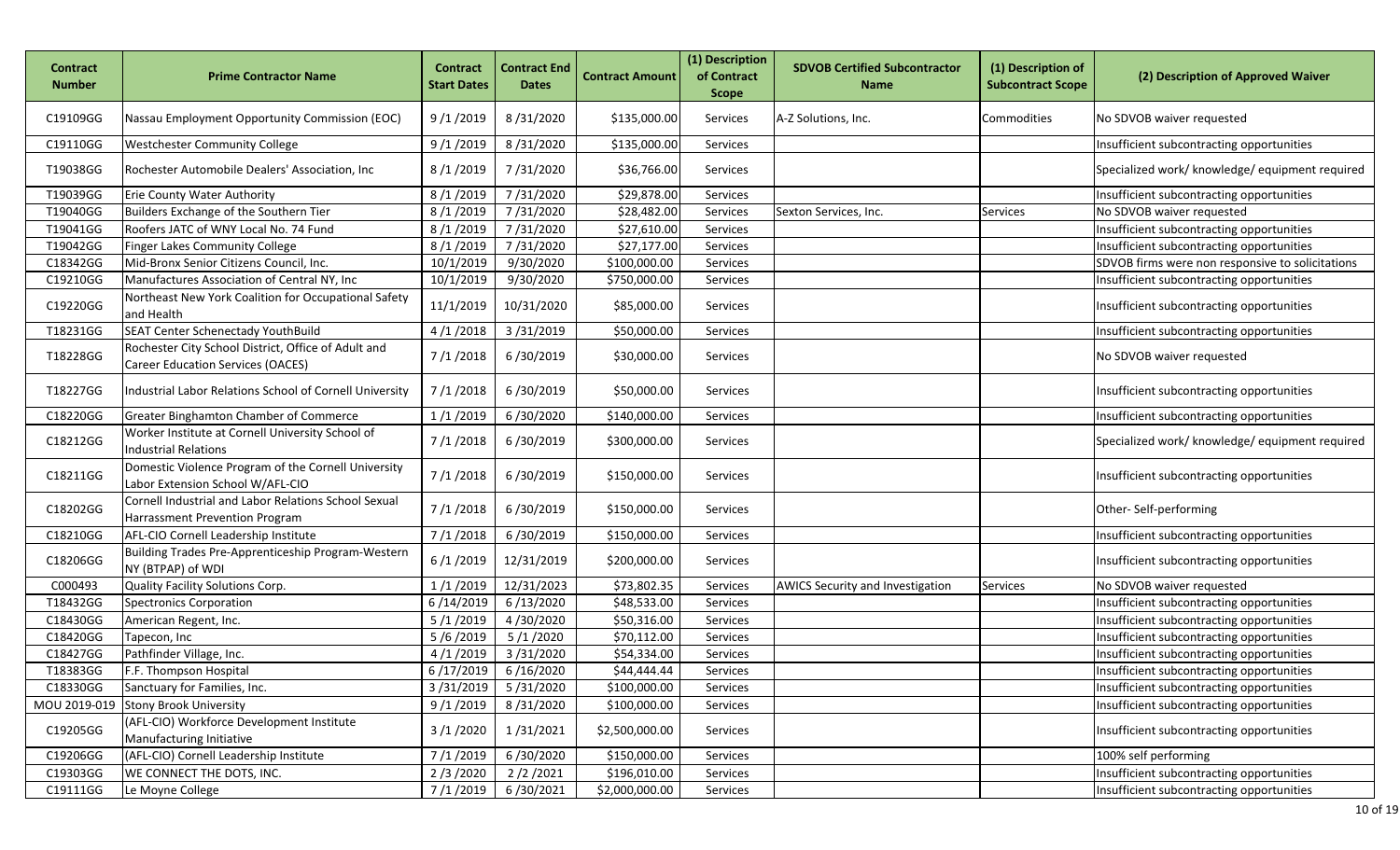| <b>Contract</b><br><b>Number</b> | <b>Prime Contractor Name</b>                                                                                                      | <b>Contract</b><br><b>Start Dates</b> | <b>Contract End</b><br><b>Dates</b> | <b>Contract Amount</b> | (1) Description<br>of Contract<br><b>Scope</b> | <b>SDVOB Certified Subcontractor</b><br><b>Name</b> | (1) Description of<br><b>Subcontract Scope</b> | (2) Description of Approved Waiver              |
|----------------------------------|-----------------------------------------------------------------------------------------------------------------------------------|---------------------------------------|-------------------------------------|------------------------|------------------------------------------------|-----------------------------------------------------|------------------------------------------------|-------------------------------------------------|
| C000492                          | Tata America International Corp. (aka TCS)                                                                                        | 5/23/2019                             | 5/22/2024                           | \$57,140,441.00        | Services                                       | Vanguard Tech Group, Inc                            | Services                                       | No SDVOB waiver requested                       |
| C19324GG                         | Ontario-Seneca-Yates-Cayuga-Wayne Board of<br>Cooperative Educational Services                                                    | 6/27/2020                             | 6/26/2021                           | \$111,924.00           | Services                                       |                                                     |                                                | Specialized work/ knowledge/ equipment required |
| C19343GG                         | Healthy Kids Extended Day Program Inc.                                                                                            | 11/5/2019                             | 11/4/2020                           | \$246,771.00           | Services                                       |                                                     |                                                | Insufficient subcontracting opportunities       |
| C19335GG                         | The Osborne Association                                                                                                           | 7/1/2020                              | 6/30/2021                           | \$200,000.00           | Services                                       |                                                     |                                                | Specialized work/ knowledge/ equipment required |
| C19333GG                         | St. Nick's Alliance Corp                                                                                                          | 2/10/2020                             | 2/9/2021                            | \$200,000.00           | Services                                       |                                                     |                                                | Insufficient subcontracting opportunities       |
| T19339GG                         | Marathon Boat Group, Inc.                                                                                                         | 6/1/2020                              | 5/31/2021                           | \$48,480.00            | Services                                       |                                                     |                                                | Specialized work/ knowledge/ equipment required |
| C18066GG                         | New England Carpenters Training Fund                                                                                              | 1/1/2019                              | 7/31/2019                           | \$138,641.86           | Services                                       |                                                     |                                                | Other-Self Performing                           |
| C19304GG                         | Montefiore Medical Center                                                                                                         | 11/5/2019                             | 11/4/2020                           | \$200,000.00           | Services                                       |                                                     |                                                | Insufficient subcontracting opportunities       |
| C19302GG                         | Suffolk County Department of Labor Licensing and<br>Consumer Affairs                                                              | 3/31/2020                             | 9/30/2021                           | \$194,193.00           | Services                                       |                                                     |                                                | Specialized work/ knowledge/ equipment required |
| T19224GG                         | Here to Here                                                                                                                      | 4/1/2019                              | 3/31/2020                           | \$50,000.00            | Services                                       |                                                     |                                                | Insufficient subcontracting opportunities       |
| C19216GG                         | Melting Pot Foundation USA, Inc.- Brownsville<br><b>Community Culinary Center</b>                                                 | 4/1/2019                              | 3/31/2020                           | \$120,000.00           | Services                                       |                                                     |                                                | Insufficient subcontracting opportunities       |
| C19203GG                         | Building Trades Pre-Apprenticeship Program (BTPAP)-<br>Nassau (WDI)                                                               | 12/1/2019                             | 11/30/2020                          | \$200,000.00           | Services                                       |                                                     |                                                | Insufficient subcontracting opportunities       |
| C19207GG                         | Domestic Violence Program of the Cornell University                                                                               | 7/1/2019                              | 6/30/2020                           | \$150,000.00           | Services                                       |                                                     |                                                | Self-Performing                                 |
| T19223GG                         | Cornell IRL School Labor & Employment Law Criminal<br>Records Discrimination Program                                              | 7/1/2019                              | 6/30/2020                           | \$50,000.00            | Services                                       |                                                     |                                                | Insufficient subcontracting opportunities       |
| C19215GG                         | <b>Cornell IRL School Sexual Harassment Prevention</b><br><b>Training</b>                                                         | 7/1/2019                              | 6/30/2020                           | \$150,000.00           | Services                                       |                                                     |                                                | 100% self performing                            |
| T19305GG                         | Parker Jewish Institute for Health Care & Rehabilitation                                                                          | 11/5/2019                             | 11/4/2020                           | \$36,000.00            | Services                                       |                                                     |                                                | Insufficient subcontracting opportunities       |
| C19225GG                         | SETTLEMENT HOUSING FUND, INC. - DREAM Youth<br>Build & Youth Adult Training Program                                               | 7/1/2019                              | 6/30/2020                           | \$500,000.00           | Services                                       |                                                     |                                                | Insufficient subcontracting opportunities       |
| C19306GG                         | The Unity Hospital of Rochester                                                                                                   | 1/1/2020                              | 12/31/2020                          | \$200,000.00           | Services                                       |                                                     |                                                | Insufficient subcontracting opportunities       |
| C19307GG                         | Rochester General Hospital                                                                                                        | 1/1/2020                              | 12/31/2020                          | \$200,000.00           | Services                                       |                                                     |                                                | Insufficient subcontracting opportunities       |
| C19308GG                         | Clifton Springs Hospital and Clinic                                                                                               | 1/30/2020                             | 1/29/2021                           | \$200,000.00           | Services                                       |                                                     |                                                | Specialized work/ knowledge/ equipment required |
| C19319GG                         | Renzi Bros Inc.                                                                                                                   | 2/14/2020                             | 10/31/2020                          | \$150,000.00           | Services                                       |                                                     |                                                | Specialized work/ knowledge/ equipment required |
| C19342GG                         | MACNY Callahan Management Training Center Inc.                                                                                    | 2/24/2020                             | 10/31/2020                          | \$295,000.00           | Services                                       |                                                     |                                                | Insufficient subcontracting opportunities       |
| C19326GG                         | Research Foundation of the City University of New York $\vert$ 2/10/2020 $\vert$ 2/9/2021<br>on Behalf of Bronx Community College |                                       |                                     | \$200,000.00           | Services                                       |                                                     |                                                | Insufficient subcontracting opportunities       |
| C19322GG                         | Morrisania Revitalization Corp                                                                                                    | 7/27/2020                             | 7/26/2021                           | \$199,550.00           | Services                                       |                                                     |                                                | Insufficient subcontracting opportunities       |
| C000505                          | Elder Research Inc                                                                                                                | 12/2/2019                             | 12/2/2022                           | \$426,875.00           | Services                                       |                                                     |                                                | Specialized work/ knowledge/ equipment required |
| C19356GG                         | Schenectady County Chapter, NYSARC, Inc.                                                                                          | 11/5/2019                             | 11/4/2020                           | \$151,295.00           | Services                                       |                                                     |                                                | Insufficient subcontracting opportunities       |
| C19309GG                         | Park Ridge Nursing Home                                                                                                           | 6/1/2020                              | 5/31/2021                           | \$200,000.00           | Services                                       |                                                     |                                                | Specialized work/ knowledge/ equipment required |
| C19310GG                         | Newark-Wayne Community Hospital                                                                                                   | 6/1/2020                              | 5/31/2021                           | \$200,000.00           | Services                                       |                                                     |                                                | Insufficient subcontracting opportunities       |
| C19311GG                         | United Way of Long Island                                                                                                         | 3/31/2020                             | 3/30/2021                           | \$100,000.00           | Services                                       |                                                     |                                                | Insufficient subcontracting opportunities       |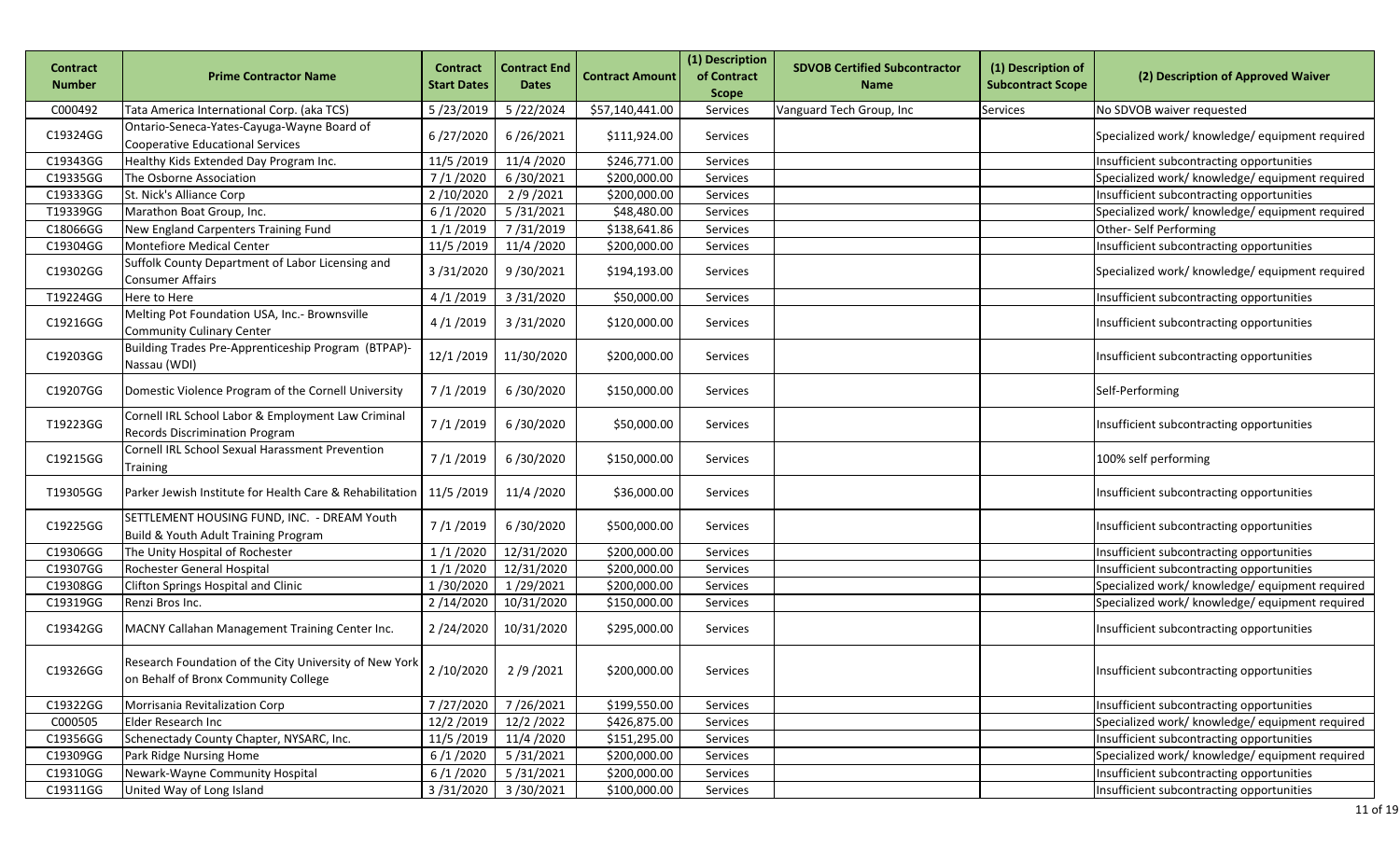| <b>Contract</b><br><b>Number</b> | <b>Prime Contractor Name</b>                                                           | <b>Contract</b><br><b>Start Dates</b> | <b>Contract End</b><br><b>Dates</b> | <b>Contract Amount</b> | (1) Description<br>of Contract<br><b>Scope</b> | <b>SDVOB Certified Subcontractor</b><br><b>Name</b> | (1) Description of<br><b>Subcontract Scope</b> | (2) Description of Approved Waiver              |
|----------------------------------|----------------------------------------------------------------------------------------|---------------------------------------|-------------------------------------|------------------------|------------------------------------------------|-----------------------------------------------------|------------------------------------------------|-------------------------------------------------|
| C19301GG                         | New York Rural Water Association Inc.                                                  | 11/1/2019                             | 10/31/2020                          | \$241,250.00           | Services                                       |                                                     |                                                | Insufficient subcontracting opportunities       |
| C19101GG                         | Agudath Israel of America Community Services, Inc.                                     | 6/1/2019                              | 5/31/2020                           | \$135,000.00           | Services                                       |                                                     |                                                | Insufficient subcontracting opportunities       |
| C19313GG                         | Rochester General Long Term Care                                                       | 1/1/2020                              | 12/31/2020                          | \$200,000.00           | Services                                       |                                                     |                                                | Insufficient subcontracting opportunities       |
| C19103GG                         | Schoharie Community Action Program (CAP)                                               | 9/1/2019                              | 8/31/2020                           | \$135,000.00           | Services                                       |                                                     |                                                | Insufficient subcontracting opportunities       |
| C19104GG                         | Bronx Community College - CUNY Research Foundation                                     | 7/1/2019                              | 6/30/2020                           | \$135,000.00           | Services                                       |                                                     |                                                | Insufficient subcontracting opportunities       |
| C19315GG                         | Rebuilding Together NYC                                                                | 2/4/2020                              | 2/3/2021                            | \$200,000.00           | Services                                       |                                                     |                                                | Insufficient subcontracting opportunities       |
| C19321GG                         | Opportunites for a Better Tomorrow Inc                                                 | 3/1/2020                              | 5/31/2021                           | \$139,202.00           | Services                                       |                                                     |                                                | Insufficient subcontracting opportunities       |
| T000517                          | NASWA CESER ITSC                                                                       | 5/5/2020                              | 5/4/2021                            | \$49,998.00            | Services                                       |                                                     |                                                | Specialized work/ knowledge/ equipment required |
| C19328GG                         | Albany-Schoharie-Schenectady-Saratoga BOCES                                            | 4/30/2020                             | 4/29/2021                           | \$194,074.00           | Services                                       |                                                     |                                                | Insufficient subcontracting opportunities       |
| C19334GG                         | Erie-2-Chautauqua-Cattaraugus BOCES                                                    | 7/1/2020                              | 6/30/2021                           | \$199,420.00           | Services                                       |                                                     |                                                | Insufficient subcontracting opportunities       |
| C19208GG                         | Worker Institute at the Cornell University School of<br>Industrial and Labor Relations | 7/1/2019                              | 6/30/2020                           | \$300,000.00           | Services                                       |                                                     |                                                | 100% Self-Performing                            |
| C19209GG                         | Western New York Council on Occupational Safety and<br>Health (WNYCOSH)                | 9/1/2019                              | 8/31/2020                           | \$200,000.00           | Services                                       |                                                     |                                                | Insufficient subcontracting opportunities       |
| C19105GG                         | Capital District Women's Employment Resource Center<br>(WERC)                          | 5/1/2019                              | 3/31/2020                           | \$135,000.00           | Services                                       |                                                     |                                                | Specialized work/ knowledge/ equipment required |
| C19329GG                         | Learn Disabilities Assoc of CNY                                                        | 8/11/2020                             | 8/10/2021                           | \$193,252.00           | Services                                       |                                                     |                                                | Specialized work/ knowledge/ equipment required |
| C000518                          | <b>Matrix Communications</b>                                                           | 4/1/2020                              | 5/1/2020                            | \$97,726.91            | Services                                       |                                                     |                                                | Insufficient subcontracting opportunities       |
| C19213GG                         | (AFL- CIO) Workforce Development Institute                                             | 1/1/2020                              | 11/30/2020                          | \$4,000,000.00         | Services                                       |                                                     |                                                | No SDVOB waiver requested                       |
| T19034GG                         | Niagara Frontier Automobile Dealers Association, Inc.                                  | 8/1/2019                              | 7/31/2020                           | \$47,470.00            | Services                                       |                                                     |                                                | 100% self performing                            |
| C19349GG                         | Our Ability Alliance (d/b/a Our Ability)                                               | 6/1/2020                              | 5/31/2021                           | \$198,460.00           | Services                                       |                                                     |                                                | Insufficient subcontracting opportunities       |
| C19345GG                         | Schenectady Community Action Program, Inc.                                             | 11/5/2019                             | 4/30/2022                           | \$199,156.00           | Services                                       |                                                     |                                                | Insufficient subcontracting opportunities       |
| C19107GG                         | Empowered Pathways, Inc.                                                               | 6/11/2019                             | 6/10/2020                           | \$135,000.00           | Services                                       |                                                     |                                                | Insufficient subcontracting opportunities       |
| C19212GG                         | The Solar Energy Consortium (TSEC)                                                     | 7/1/2019                              | 6/30/2020                           | \$500,000.00           | Services                                       |                                                     |                                                | Insufficient subcontracting opportunities       |
| C19202GG                         | Workforce Development Institute - BTPAP Rochester                                      | 6/15/2019                             | 10/31/2019                          | \$200,000.00           | Services                                       |                                                     |                                                | Insufficient subcontracting opportunities       |
| C19217GG                         | Newburgh LGBTQ Center                                                                  | 1/1/2020                              | 12/31/2020                          | \$100,000.00           | Services                                       |                                                     |                                                | Insufficient subcontracting opportunities       |
| C19218GG                         | LaGuardia Community College                                                            | 1/1/2020                              | 12/31/2020                          | \$100,000.00           | Services                                       |                                                     |                                                | Insufficient subcontracting opportunities       |
| C19219GG                         | The Lesbian, Gay, Bisexual & Transgender Community<br>Center                           | 2/1/2020                              | 1/31/2021                           | \$100,000.00           | Services                                       |                                                     |                                                | Insufficient subcontracting opportunities       |
| C19221GG                         | The Hope Program                                                                       |                                       | 4/1/2019 3/31/2020                  | \$100,000.00           | Services                                       |                                                     |                                                | Insufficient subcontracting opportunities       |
| T09001GG                         | City of Mount Vernon (Summer Youth Jobs)                                               | 7/1/2018                              | 11/30/2018                          | \$45,000.00            | Services                                       |                                                     |                                                | Insufficient subcontracting opportunities       |
| C19201GG                         | NY Committee for Occupational Safety & Health<br>(NYCOSH)                              | 1/1/2020                              | 12/31/2020                          | \$200,000.00           | Services                                       | <b>Government Content</b>                           | <b>Services</b>                                | No SDVOB waiver requested                       |
| C000513                          | Public Consulting Group, Inc.                                                          | 3/13/2020                             | 3/12/2025                           | \$5,455,200.00         | Services                                       | <b>Dnutch Associates</b>                            | Services                                       | No SDVOB waiver requested                       |
| C18460GG                         | Hillside Children's Center                                                             | 2/1/2020                              | 8/31/2020                           | \$116,079.64           | Services                                       |                                                     |                                                | Insufficient subcontracting opportunities       |
| C19211GG                         | New York Committee on Occupational Safety and<br>Health (NYCOSH)                       | 8/1/2020                              | 7/31/2021                           | \$250,000.00           | Services                                       |                                                     |                                                | Insufficient subcontracting opportunities       |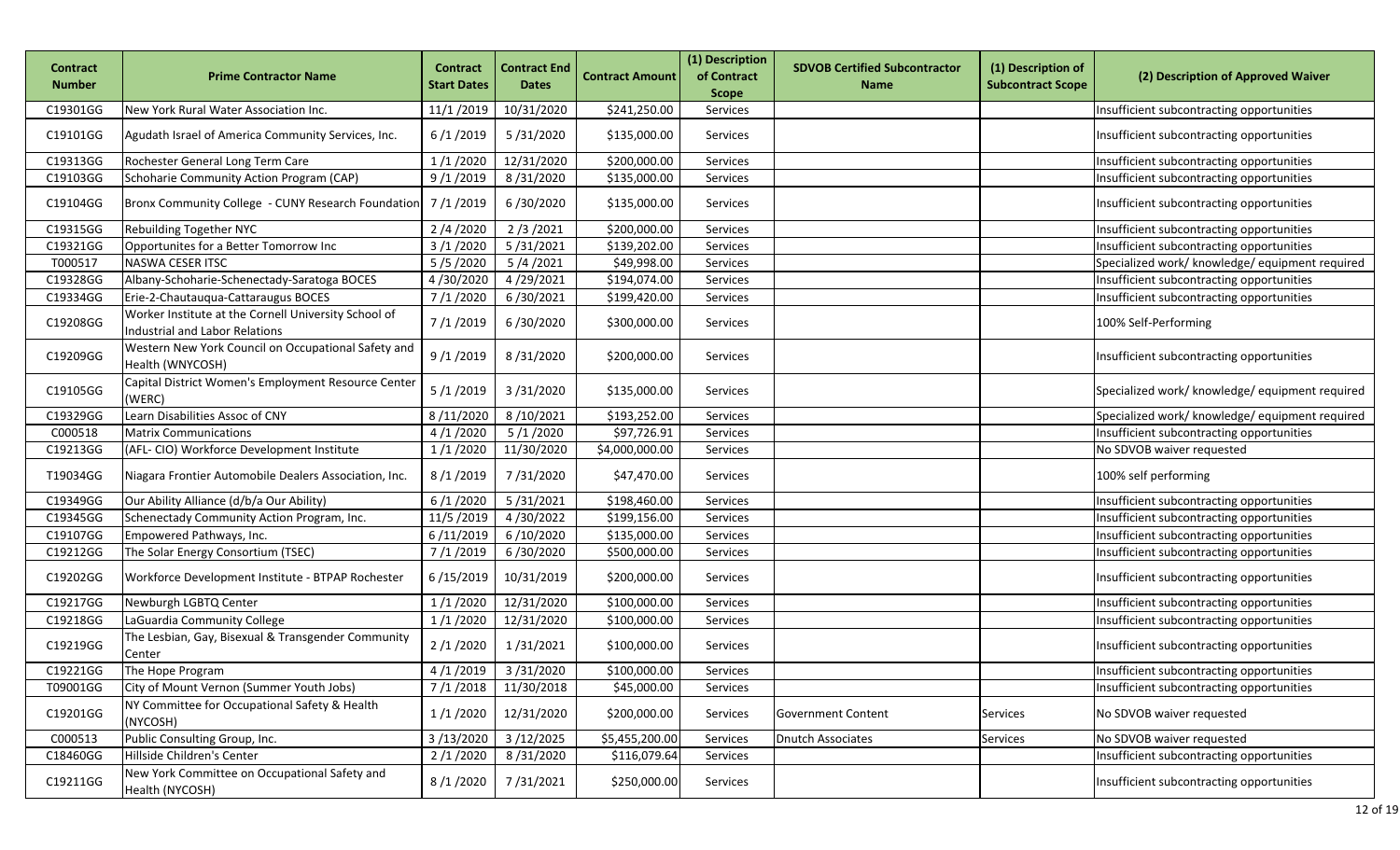| <b>Contract</b><br><b>Number</b> | <b>Prime Contractor Name</b>                                                      | <b>Contract</b><br><b>Start Dates</b> | <b>Contract End</b><br><b>Dates</b> | <b>Contract Amount</b> | (1) Description<br>of Contract<br><b>Scope</b> | <b>SDVOB Certified Subcontractor</b><br><b>Name</b> | (1) Description of<br><b>Subcontract Scope</b> | (2) Description of Approved Waiver              |
|----------------------------------|-----------------------------------------------------------------------------------|---------------------------------------|-------------------------------------|------------------------|------------------------------------------------|-----------------------------------------------------|------------------------------------------------|-------------------------------------------------|
| C19222GG                         | Building Trades Pre-Apprenticeship Program (BTPAP)<br>Newburgh (WDI)              | 4/1/2021                              | 3/31/2022                           | \$200,000.00           | Services                                       |                                                     |                                                | Insufficient subcontracting opportunities       |
| C19226GG                         | NEW YORK COMMITTEE FOR OCCUPATIONAL SAFETY<br>AND HEALTH INC                      | 8/1/2020                              | 12/31/2021                          | \$100,000.00           | Services                                       |                                                     |                                                | Insufficient subcontracting opportunities       |
| C19314GG                         | <b>International Rescue Committee</b>                                             | 1/1/2021                              | 12/31/2021                          | \$169,256.00           | Services                                       |                                                     |                                                | Insufficient subcontracting opportunities       |
| C19318GG                         | <b>Quad Graphics</b>                                                              | 1/29/2020                             | 2/28/2021                           | \$165,000.00           | Services                                       |                                                     |                                                | Insufficient subcontracting opportunities       |
| C19323GG                         | Caribbean Food Delights Inc.                                                      | 6/2/2020                              | 1/31/2022                           | \$52,000.00            | Services                                       |                                                     |                                                | Insufficient subcontracting opportunities       |
| C19325GG                         | Rockland Board of Cooperative Educational Services                                | 1/27/2021                             | 1/26/2022                           | \$101,094.00           | Services                                       | Amvet                                               | Commodities                                    | No SDVOB waiver requested                       |
| C19327GG                         | Center for Employment Opportunities Inc                                           | 1/1/2021                              | 12/31/2021                          | \$94,441.00            | Services                                       |                                                     |                                                | Specialized work/ knowledge/ equipment required |
| C19331GG                         | Leap, Inc.                                                                        | 7/20/2020                             | 10/19/2021                          | \$200,000.00           | Services                                       |                                                     |                                                | Specialized work/ knowledge/ equipment required |
| C19336GG                         | People Inc                                                                        | 5/5/2020                              | 5/4/2021                            | \$137,835.00           | Services                                       |                                                     |                                                | Specialized work/ knowledge/ equipment required |
| C19346GG                         | ShopRite Supermarkets, Inc.                                                       | 6/10/2020                             | 12/9/2021                           | \$240,194.50           | Services                                       |                                                     |                                                | Insufficient subcontracting opportunities       |
| C19347GG                         | Capital District Women's Employment & Resource<br>Center Inc.                     | 2/1/2021                              | 1/31/2022                           | \$199,695.00           | Services                                       |                                                     |                                                | Insufficient subcontracting opportunities       |
| C19350GG                         | Social Enterprise and Training Center                                             | 5/1/2020                              | 4/30/2021                           | \$200,000.00           | Services                                       |                                                     |                                                | Insufficient subcontracting opportunities       |
| C19352GG                         | AIDS Service Center of Lower Manhattan Inc                                        | 6/1/2020                              | 5/31/2021                           | \$200,000.00           | Services                                       |                                                     |                                                | Insufficient subcontracting opportunities       |
| C19353GG                         | Payless Enterprises DBA Access Careers                                            | 7/1/2020                              | 12/29/2021                          | \$199,500.00           | Services                                       |                                                     |                                                | Insufficient subcontracting opportunities       |
| C19355GG                         | <b>Optimax Systems Inc</b>                                                        | 3/25/2020                             | 3/24/2021                           | \$65,758.95            | Services                                       |                                                     |                                                | Insufficient subcontracting opportunities       |
| C19359GG                         | Wildwood Programs Inc.                                                            | 12/10/2020                            | 12/9/2021                           | \$300,000.00           | Services                                       |                                                     |                                                | Insufficient subcontracting opportunities       |
| C19360GG                         | <b>Alliance Computing Solutions</b>                                               | 12/14/2020                            | 12/13/2021                          | \$200,000.00           | Services                                       |                                                     |                                                | Insufficient subcontracting opportunities       |
| C19362GG                         | Cambridge Business Institute                                                      | 11/9 /2020                            | 11/8/2021                           | \$200,000.00           | Services                                       |                                                     |                                                | Insufficient subcontracting opportunities       |
| C19363GG                         | Canandaigua Driving School                                                        | 3/1/2021                              | 2/28/2022                           | \$200,000.00           | Services                                       |                                                     |                                                | Insufficient subcontracting opportunities       |
| C19364GG                         | Emma's Torch                                                                      | 10/14/2020                            | 10/13/2021                          | \$200,000.00           | Services                                       |                                                     |                                                | Insufficient subcontracting opportunities       |
| C19366GG                         | Herbert H. Lehman College                                                         | 3/29/2021                             | 3/28/2022                           | \$200,000.00           | Services                                       |                                                     |                                                | Insufficient subcontracting opportunities       |
| C19367GG                         | ICD International Center for the Disabled DBA Institute<br>for Career Development | 5/17/2021                             | 5/16/2022                           | \$200,000.00           | Services                                       |                                                     |                                                | Insufficient subcontracting opportunities       |
| C19368GG                         | Per Scholas                                                                       | 1/4/2021                              | 1/3/2022                            | \$200,000.00           | Services                                       |                                                     |                                                | Insufficient subcontracting opportunities       |
| C19369GG                         | Premium Services Management Corp.                                                 | 11/2/2020                             | 11/1/2021                           | \$200,000.00           | Services                                       |                                                     |                                                | Insufficient subcontracting opportunities       |
| C19370GG                         | <b>Project Renewal</b>                                                            | 12/21/2020                            | 12/20/2021                          | \$200,000.00           | Services                                       |                                                     |                                                | Insufficient subcontracting opportunities       |
| C19371GG                         | Research Foundation of CUNY obo LaGuardia<br><b>Community College</b>             | 1/17/2021                             | 1/15/2022                           | \$200,000.00           | Services                                       |                                                     |                                                | Insufficient subcontracting opportunities       |
| C19373GG                         | St. Bonaventure University                                                        | 8/23/2021                             | 8/22/2022                           | \$200,000.00           | Services                                       |                                                     |                                                | Insufficient subcontracting opportunities       |
| C19374GG                         | The Door - A Center for Alternatives                                              | 9/15/2020                             | 9/14/2021                           | \$200,000.00           | Services                                       |                                                     |                                                | Insufficient subcontracting opportunities       |
| C19375GG                         | <b>Translatinx Network</b>                                                        | 3/1/2021                              | 2/28/2022                           | \$200,000.00           | Services                                       |                                                     |                                                | Insufficient subcontracting opportunities       |
| C19376GG                         | Wilson Allen Health Careers Institute                                             | 2/1/2021                              | 1/31/2022                           | \$200,000.00           | Services                                       |                                                     |                                                | Insufficient subcontracting opportunities       |
| C19378GG                         | United Memorial Medical Center                                                    | 1/1/2021                              | 12/31/2021                          | \$199,992.00           | Services                                       |                                                     |                                                | Insufficient subcontracting opportunities       |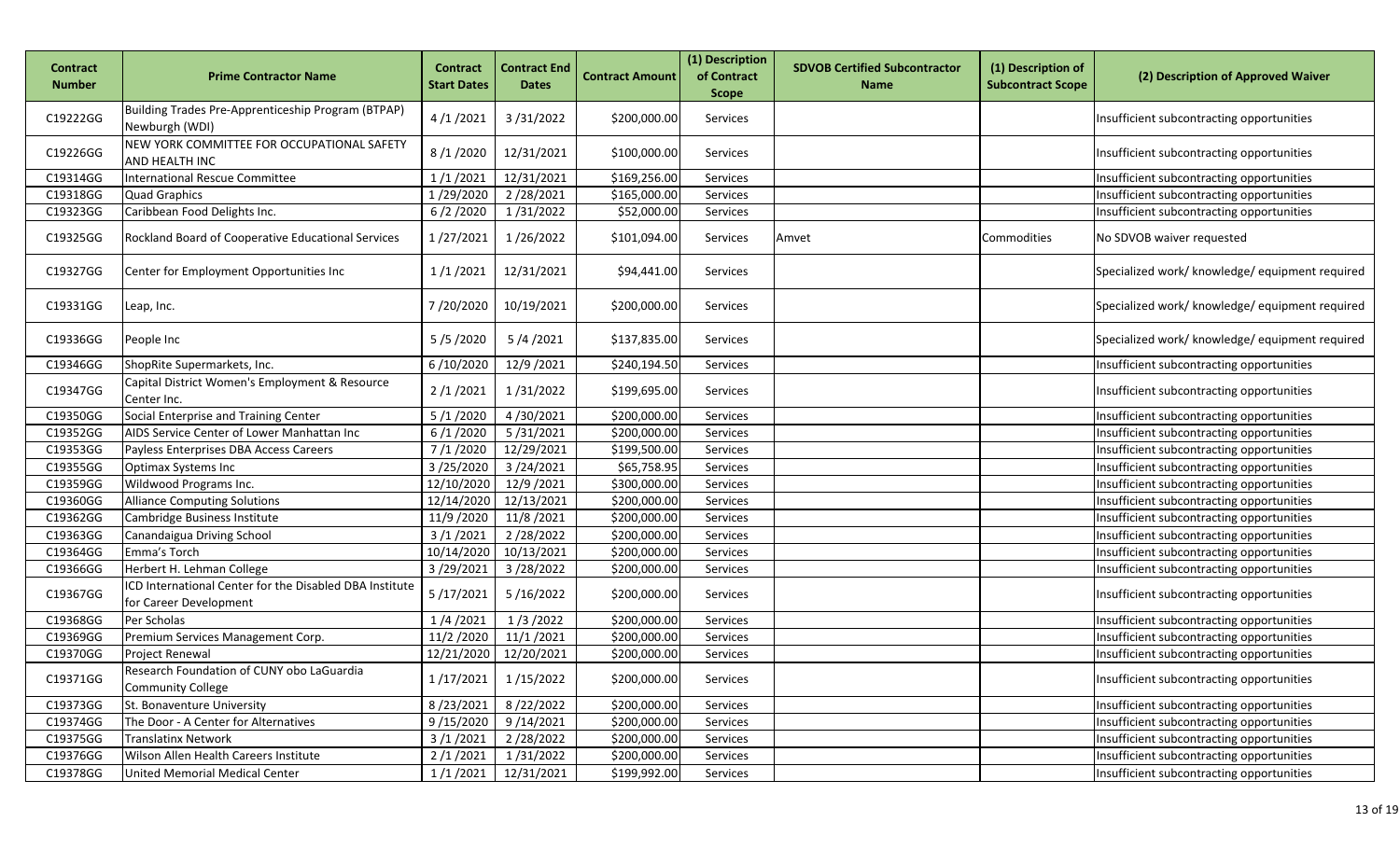| <b>Contract</b><br><b>Number</b> | <b>Prime Contractor Name</b>                                                     | <b>Contract</b><br><b>Start Dates</b> | <b>Contract End</b><br><b>Dates</b> | <b>Contract Amount</b> | (1) Description<br>of Contract<br><b>Scope</b> | <b>SDVOB Certified Subcontractor</b><br><b>Name</b> | (1) Description of<br><b>Subcontract Scope</b> | (2) Description of Approved Waiver              |
|----------------------------------|----------------------------------------------------------------------------------|---------------------------------------|-------------------------------------|------------------------|------------------------------------------------|-----------------------------------------------------|------------------------------------------------|-------------------------------------------------|
| C19379GG                         | The Research Foundation of CUNY obo Kingsborough<br><b>Community College</b>     | 3/1/2021                              | 2/28/2022                           | \$199,785.87           | Services                                       |                                                     |                                                | Insufficient subcontracting opportunities       |
| C19380GG                         | Otsego Northern Catskill BOCES                                                   | 7/21/2021                             | 7/21/2022                           | \$198,677.00           | Services                                       |                                                     |                                                | Insufficient subcontracting opportunities       |
| C19381GG                         | Erie 1 BOCES                                                                     | 1/1/2021                              | 12/31/2021                          | \$198,550.00           | Services                                       |                                                     |                                                | Insufficient subcontracting opportunities       |
| C19382GG                         | The Economic Development Group dba Northland<br><b>Workforce Training Center</b> | 9/15/2020                             | 9/14/2021                           | \$198,448.00           | Services                                       |                                                     |                                                | Insufficient subcontracting opportunities       |
| C19383GG                         | Rochester City School District - OACES                                           | 3/15/2021                             | 3/14/2022                           | \$198,000.00           | Services                                       |                                                     |                                                | Insufficient subcontracting opportunities       |
| C19384GG                         | Albany-Schoharie-Schenectady-Saratoga BOCES                                      | 3/15/202                              | 3/14/2022                           | \$197,606.00           | Services                                       |                                                     |                                                | Insufficient subcontracting opportunities       |
| C19386GG                         | Queens Community House                                                           | 2/8/2021                              | 2/7/2022                            | \$179,910.00           | Services                                       |                                                     |                                                | Insufficient subcontracting opportunities       |
| C19387GG                         | Stockade Works                                                                   | 3/1/2021                              | 2/28/2022                           | \$176,980.00           | Services                                       |                                                     |                                                | Specialized work/ knowledge/ equipment required |
| C19388GG                         | Assembly House 150                                                               | 9/21/2020                             | 9/20/2021                           | \$164,000.00           | Services                                       |                                                     |                                                | Insufficient subcontracting opportunities       |
| C19389GG                         | New York Alliance for Inclusion and Innovation                                   | 9/15/2020                             | 9/14/2021                           | \$155,800.00           | Services                                       |                                                     |                                                | Insufficient subcontracting opportunities       |
| C19391GG                         | Ramapo for Children                                                              | 9/15/2020                             | 9/14/2021                           | \$124,060.00           | Services                                       |                                                     |                                                | Insufficient subcontracting opportunities       |
| C19392GG                         | Wesley Health Care Center, Inc.                                                  | 3/8/2021                              | 3/7/2022                            | \$126,684.00           | Services                                       |                                                     |                                                | Insufficient subcontracting opportunities       |
| C19393GG                         | AlbanyCanCode                                                                    | 2/1/2021                              | 1/31/2022                           | \$125,400.00           | Services                                       |                                                     |                                                | Insufficient subcontracting opportunities       |
| C19398GG                         | Buffalo Arts & Technology Center                                                 | 1/19/2021                             | 1/18/2022                           | \$100,000.00           | Services                                       |                                                     |                                                | Insufficient subcontracting opportunities       |
| C19405GG                         | <b>Sweetners Plus LLC</b>                                                        | 9/1/2021                              | 8/31/2022                           | \$76,000.00            | Services                                       |                                                     |                                                | Insufficient subcontracting opportunities       |
| C19407GG                         | Mary Cariola Children's Center                                                   | 11/4 /2020                            | 11/3/2021                           | \$68,698.00            | Services                                       |                                                     |                                                | Insufficient subcontracting opportunities       |
| C19408GG                         | Topaz Lighting Corp.                                                             | 3/15/2021                             | 3/14/2022                           | \$66,799.00            | Services                                       |                                                     |                                                | Insufficient subcontracting opportunities       |
| C19411GG                         | K&N's Foods USA, Inc.                                                            | 3/15/2021                             | 3/14/2022                           | \$56,000.00            | Services                                       |                                                     |                                                | Insufficient subcontracting opportunities       |
| C19412GG                         | Leonardi Manufacturing Co., Inc.                                                 | 3/15/2021                             | 3/14/2022                           | \$54,780.00            | Services                                       |                                                     |                                                | Insufficient subcontracting opportunities       |
| C19413GG                         | Westchester Care at Home                                                         | 3/1/2021                              | 2/28/2022                           | \$52,649.00            | Services                                       |                                                     |                                                | Insufficient subcontracting opportunities       |
| C19424GG                         | Buckingham Manufacturing Co. Inc.                                                | 6/1/2021                              | 5/31/2022                           | \$300,000.00           | Services                                       |                                                     |                                                | Insufficient subcontracting opportunities       |
| C19425GG                         | <b>Henry Street Settlement</b>                                                   | 2/8/2021                              | 2/7/2022                            | \$200,000.00           | Services                                       | AmVet Office Supplies                               | Commodities                                    | Insufficient subcontracting opportunities       |
| C19426GG                         | Jefferson-Lewis BOCES                                                            | 2/1/2021                              | 1/31/2022                           | \$200,000.00           | Services                                       | Mountainside Medical Equipment                      | Commodities                                    | No SDVOB waiver requested                       |
| C19427GG                         | Nassau Community College                                                         | 4/28/2021                             | 4/27/2022                           | \$200,000.00           | Services                                       |                                                     |                                                | Insufficient subcontracting opportunities       |
| C19428GG                         | NPower Inc.                                                                      | 1/1/2021                              | 12/31/2021                          | \$200,000.00           | Services                                       |                                                     |                                                | Insufficient subcontracting opportunities       |
| C19430GG                         | Spectrum Designs Foundation                                                      | 3/1/2021                              | 2/28/2022                           | \$200,000.00           | Services                                       |                                                     |                                                | Insufficient subcontracting opportunities       |
| C19431GG                         | Sunnyside Community Services, Inc.                                               | 4/27/2021                             | 4/26/2022                           | \$200,000.00           | Services                                       |                                                     |                                                | Insufficient subcontracting opportunities       |
| C19432GG                         | Thomas White Jr. Foundation                                                      | 6/2/2021                              | 6/1/2022                            | \$200,000.00           | Services                                       |                                                     |                                                | Specialized work/ knowledge/ equipment required |
| C19433GG                         | <b>Upwardly Global</b>                                                           |                                       | 5/24/2021    5/23/2022              | \$200,000.00           | Services                                       |                                                     |                                                | Insufficient subcontracting opportunities       |
| C19434GG                         | North Country Workforce Partnership                                              | 3/15/2021                             | 3/14/2022                           | \$199,929.64           | Services                                       |                                                     |                                                | Insufficient subcontracting opportunities       |
| C19435GG                         | <b>Adirondack Community College</b>                                              | 2/15/2021                             | 2/14/2022                           | \$199,950.00           | Services                                       |                                                     |                                                | Insufficient subcontracting opportunities       |
| C19436GG                         | <b>Greyston Foundation</b>                                                       | 2/18/2021                             | 2/17/2022                           | \$199,938.00           | Services                                       |                                                     |                                                | Insufficient subcontracting opportunities       |
| C19438GG                         | <b>Building Skills NY</b>                                                        | 5/3/2021                              | 12/31/2021                          | \$195,500.00           | Services                                       |                                                     |                                                | Specialized work/ knowledge/ equipment required |
| C19439GG                         | Broome County Urban League                                                       | 3/1/2021                              | 2/28/2022                           | \$192,650.00           | Services                                       |                                                     |                                                | No SDVOB waiver requested                       |
| C19441GG                         | East Side House, Inc.                                                            | 1/1/2021                              | 12/31/2021                          | \$187,570.00           | Services                                       |                                                     |                                                | Insufficient subcontracting opportunities       |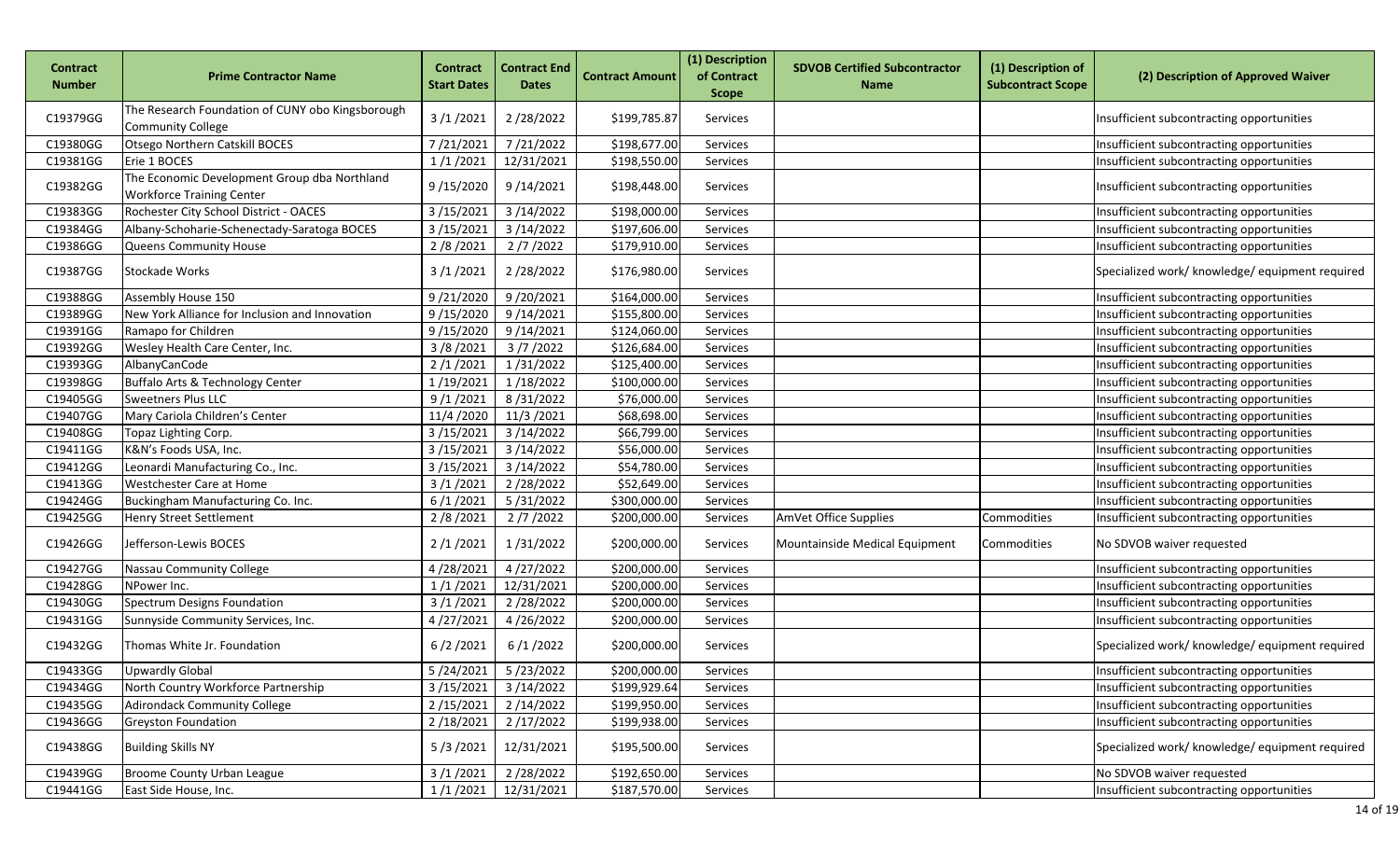| <b>Contract</b><br><b>Number</b> | <b>Prime Contractor Name</b>                                                                         | <b>Contract</b><br><b>Start Dates</b> | <b>Contract End</b><br><b>Dates</b> | <b>Contract Amount</b> | (1) Description<br>of Contract<br><b>Scope</b> | <b>SDVOB Certified Subcontractor</b><br><b>Name</b> | (1) Description of<br><b>Subcontract Scope</b> | (2) Description of Approved Waiver              |
|----------------------------------|------------------------------------------------------------------------------------------------------|---------------------------------------|-------------------------------------|------------------------|------------------------------------------------|-----------------------------------------------------|------------------------------------------------|-------------------------------------------------|
| C19442GG                         | Advanced Tool Inc.                                                                                   | 4/5/2021                              | 4/4/2022                            | \$117,210.00           | Services                                       |                                                     |                                                | Insufficient subcontracting opportunities       |
| C19443GG                         | ETS dba Ready4Real                                                                                   | 4/1/2021                              | 3/31/2022                           | \$166,625.00           | Services                                       |                                                     |                                                | Insufficient subcontracting opportunities       |
| C19444GG                         | Plattsburgh North Country Chamber of Commerce                                                        | 6/1/2021                              | 5/31/2022                           | \$153,125.00           | Services                                       |                                                     |                                                | Insufficient subcontracting opportunities       |
| C19445GG                         | Choice Films at Umbra Stages                                                                         | 5/3/2021                              | 5/2/2022                            | \$150,000.00           | Services                                       |                                                     |                                                | Specialized work/ knowledge/ equipment required |
| C19446GG                         | Viability Inc.                                                                                       | 2/1/2021                              | 1/31/2022                           | \$149,998.00           | Services                                       |                                                     |                                                | Insufficient subcontracting opportunities       |
| C19447GG                         | YOUTH ACTION PROGRAMS AND HOMES INC                                                                  | 5/31/2021                             | 5/30/2022                           | \$143,800.00           | Services                                       |                                                     |                                                | Insufficient subcontracting opportunities       |
| C19448GG                         | Separdic Bikur Halim (SBH) Community Services<br>Network                                             | 4/1/2021                              | 3/31/2022                           | \$137,452.40           | Services                                       | <b>Skyline Concepts LLC</b>                         | Commodities                                    | No SDVOB waiver requested                       |
| C19449GG                         | Youth FX                                                                                             | 5/31/2021                             | 5/30/2022                           | \$130,051.00           | Services                                       |                                                     |                                                | Insufficient subcontracting opportunities       |
| C19451GG                         | Advocates, Inc.                                                                                      | 6/3/2021                              | 6/2/2022                            | \$109,923.00           | Services                                       |                                                     |                                                | Insufficient subcontracting opportunities       |
| C19455GG                         | Broome-Tioga Workforce                                                                               | 5/1/2021                              | 4/30/2022                           | \$100,000.00           | Services                                       |                                                     |                                                | Insufficient subcontracting opportunities       |
| C19456GG                         | Catholic Charities of the Roman Catholic Diocese of<br>Syracuse NY                                   | 3/15/2021                             | 3/14/2022                           | \$100,000.00           | Services                                       | South Mountain LLC                                  | Commodities                                    | No SDVOB waiver requested                       |
| C19457GG                         | Rochester Institute of Technology                                                                    | 6/3/2021                              | 6/2/2022                            | \$100,000.00           | Services                                       |                                                     |                                                | Insufficient subcontracting opportunities       |
| C19459GG                         | D&W Diesel, Inc.                                                                                     | 3/1/2021                              | 2/28/2022                           | \$99,485.00            | Services                                       |                                                     |                                                | Specialized work/ knowledge/ equipment required |
| C19461GG                         | Infinity Drain LTD                                                                                   | 4/1/2021                              | 3/31/2022                           | \$90,006.00            | Services                                       |                                                     |                                                | Insufficient subcontracting opportunities       |
| C19462GG                         | NYC District Council of Carpenters Apprenticeship<br>Journeyman Retraining Education & Industry Fund | 6/1/2021                              | 5/31/3022                           | \$89,100.00            | Services                                       |                                                     |                                                | Insufficient subcontracting opportunities       |
| C19463GG                         | Ability Beyond Disability Inc.                                                                       | 6/3/2021                              | 6/2/2022                            | \$87,500.00            | Services                                       |                                                     |                                                | Insufficient subcontracting opportunities       |
| C19479GG                         | TR Expeditors Inc                                                                                    | 3/15/2021                             | 3/14/2022                           | \$85,900.00            | Services                                       |                                                     |                                                | Insufficient subcontracting opportunities       |
| C19480GG                         | <b>AVNA Global Inc</b>                                                                               | 7/1/2021                              | 6/30/2022                           | \$96,000.00            | Services                                       |                                                     |                                                | Insufficient subcontracting opportunities       |
| C19482GG                         | Catholic Charities of Buffalo NY                                                                     | 4/1/2021                              | 3/30/2022                           | \$156,809.00           | Services                                       |                                                     |                                                | Insufficient subcontracting opportunities       |
| C19484GG                         | OWEGO-APALACHIN SCHOOL DISTRICT                                                                      | 6/25/2021                             | 6/24/2022                           | \$200,000.00           | Services                                       |                                                     |                                                | Insufficient subcontracting opportunities       |
| C19487GG                         | Rockaway Development and Revitalization Corporation                                                  | 7/1/2021                              | 6/30/2022                           | \$198,325.00           | Services                                       |                                                     |                                                | Insufficient subcontracting opportunities       |
| C19488GG                         | SoHarlem, Inc.                                                                                       | 5/3/2021                              | 5/2/2022                            | \$83,333.40            | Services                                       |                                                     |                                                | Insufficient subcontracting opportunities       |
| C19492GG                         | Hook Arts Media Inc.                                                                                 | 8/2/2021                              | 8/1/2022                            | \$130,000.00           | Services                                       |                                                     |                                                | Insufficient subcontracting opportunities       |
| C20001GG                         | The New York Committee for Occupational Safety and<br>Health Inc                                     | 8/1/2020                              | 7/31/2021                           | \$173,180.00           | Services                                       |                                                     |                                                | Insufficient subcontracting opportunities       |
| C20002GG                         | Healthcare Industry Grant Corporation                                                                |                                       | 8/1/2020 7/31/2021                  | \$158,840.00           | Services                                       |                                                     |                                                | Insufficient subcontracting opportunities       |
| C20003GG                         | United Federation of Teachers, Local 2, American<br><b>Federation of Teachers</b>                    | 8/1/2020                              | 7/31/2021                           | \$154,879.00           | Services                                       |                                                     |                                                | Insufficient subcontracting opportunities       |
| C20004GG                         | NYS Building & Construction Trades Council                                                           | 8/1/2020                              | 7/31/2021                           | \$152,841.00           | Services                                       |                                                     |                                                | Insufficient subcontracting opportunities       |
| C20005GG                         | NYC District Council of Carpenters Apprenticeship<br>Journeymen                                      | 8/1/2020                              | 7/31/2021                           | \$128,388.00           | Services                                       |                                                     |                                                | Insufficient subcontracting opportunities       |
| C20006GG                         | Western NY Council on Occupational Safety and Health<br>Inc.                                         | 8/1/2020                              | 7/31/2021                           | \$119,783.00           | Services                                       |                                                     |                                                | Insufficient subcontracting opportunities       |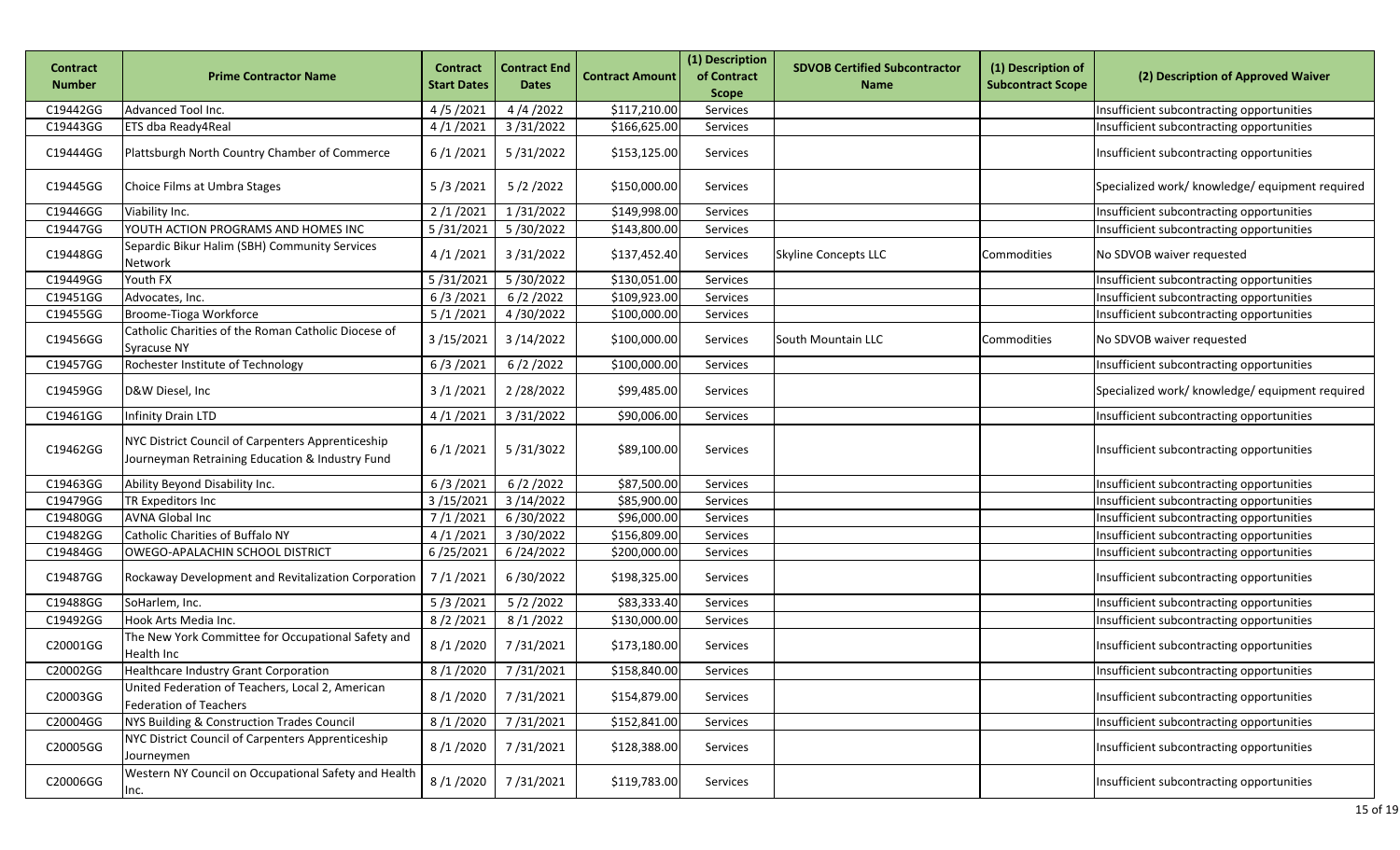| <b>Contract</b><br><b>Number</b> | <b>Prime Contractor Name</b>                                                                                                                                                                                                                      | <b>Contract</b><br><b>Start Dates</b> | <b>Contract End</b><br><b>Dates</b> | <b>Contract Amount</b> | (1) Description<br>of Contract<br><b>Scope</b> | <b>SDVOB Certified Subcontractor</b><br><b>Name</b> | (1) Description of<br><b>Subcontract Scope</b> | (2) Description of Approved Waiver              |
|----------------------------------|---------------------------------------------------------------------------------------------------------------------------------------------------------------------------------------------------------------------------------------------------|---------------------------------------|-------------------------------------|------------------------|------------------------------------------------|-----------------------------------------------------|------------------------------------------------|-------------------------------------------------|
| C20007GG                         | Finishing Trades Institute of Western & Central New<br>York                                                                                                                                                                                       | 8/1/2020                              | 7/31/2021                           | \$106,206.00           | Services                                       |                                                     |                                                | Specialized work/ knowledge/ equipment required |
| C20009GG                         | Laborers; Local #17 Training & Educational Fund                                                                                                                                                                                                   | 8/1/2020                              | 7/31/2021                           | \$81,735.00            | Services                                       |                                                     |                                                | Insufficient subcontracting opportunities       |
| C20010GG                         | Greater Syracuse Council on Occupational Safety and<br>Health Inc.                                                                                                                                                                                | 8/1/2020                              | 7/31/2021                           | \$73,202.00            | Services                                       | Alpha Graphics of Greater Rochester                 | Services                                       | No SDVOB waiver requested                       |
| C20012GG                         | NYS Public Employees Federation                                                                                                                                                                                                                   | 8/1/2020                              | 7/31/2021                           | \$65,687.00            | Services                                       |                                                     |                                                | Insufficient subcontracting opportunities       |
| C20013GG                         | Research Foundation of CUNY obo NYC College of<br>Technology                                                                                                                                                                                      | 8/1/2020                              | 7/31/2021                           | \$65,337.00            | Services                                       |                                                     |                                                | Insufficient subcontracting opportunities       |
| C20014GG                         | Finishing Trades Institute of New York                                                                                                                                                                                                            | 8/1/2020                              | 7/31/2021                           | \$65,215.00            | Services                                       |                                                     |                                                | Insufficient subcontracting opportunities       |
| C20015GG                         | Mason Tenders' Training Fund                                                                                                                                                                                                                      | 8/1/2020                              | 7/31/2021                           | \$62,244.00            | Services                                       |                                                     |                                                | Insufficient subcontracting opportunities       |
| C20016GG                         | The Mary Imogene Bassett Hospital                                                                                                                                                                                                                 | 8/1/2020                              | 7/31/2021                           | \$57,259.00            | Services                                       |                                                     |                                                | Insufficient subcontracting opportunities       |
| C20101GG                         | Agudath Israel                                                                                                                                                                                                                                    | 6/1/2020                              | 5/31/2021                           | \$135,000.00           | Services                                       |                                                     |                                                | Insufficient subcontracting opportunities       |
| C20102GG                         | Schenectady Community Action Program (CAP) / Fulton-<br>Montgomery Community College (2 centers)Fulton-<br>Montgomery Community College (2 centers)                                                                                               | 9 /1 /2020                            | 8/31/2021                           | \$270,000.00           | Services                                       | <b>AMVET Office Supplies</b>                        | Commodities                                    | No SDVOB waiver requested                       |
| C20103GG                         | Schoharie Community Action Program (CAP)                                                                                                                                                                                                          | 9/1/2020                              | 8/31/3021                           | \$135,000.00           | Services                                       |                                                     |                                                | Insufficient subcontracting opportunities       |
| C20104GG                         | Bronx Community College - CUNY Research Foundation                                                                                                                                                                                                | 7/1/2020                              | 6/30/2021                           | \$135,000.00           | Services                                       |                                                     |                                                | Insufficient subcontracting opportunities       |
| C20105GG                         | Capital District Women's Employment Resource Center<br>(WERC)                                                                                                                                                                                     | 4/1/2020                              | 3/31/2021                           | \$135,000.00           | Services                                       |                                                     |                                                | Insufficient subcontracting opportunities       |
| C20107GG                         | Empowered Pathways, Inc.                                                                                                                                                                                                                          | 9/1/2020                              | 8/31/2021                           | \$135,000.00           | Services                                       |                                                     |                                                | Insufficient subcontracting opportunities       |
| C20108GG                         | Suffolk County Department of Labor                                                                                                                                                                                                                | 1/1/2021                              | 8/31/2021                           | \$135,000.00           | Services                                       |                                                     |                                                | Insufficient subcontracting opportunities       |
| C20109GG                         | Nassau Employment Opportunity Commission (EOC)                                                                                                                                                                                                    | 9/1/2020                              | 8/31/2021                           | \$135,000.00           | Services                                       | A-Z Solutions, Inc.                                 | Commodities                                    | No SDVOB waiver requested                       |
| C20110GG                         | <b>Westchester Community College</b>                                                                                                                                                                                                              | 1/4/2021                              | 8/31/2021                           | \$85,752.00            | Services                                       |                                                     |                                                | Insufficient subcontracting opportunities       |
| C20201GG                         | Workforce Development Institute (WDI) Building<br>Trades Pre-Apprenticeship Program (BTPAP) -<br>Rochester<br>200,000\$<br>C20206GG<br>Workforce Development Institute (WDI) Building<br>Trades Pre-Apprenticeship Program (BTPAP) -<br>Rochester | 3/1/2021                              | 9/30/2021                           | \$200,000.00           | Services                                       |                                                     |                                                | Insufficient subcontracting opportunities       |
| C20204GG                         | <b>Cornell University</b>                                                                                                                                                                                                                         | 7/1/2020                              | 6/30/2021                           | \$150,000.00           | Services                                       |                                                     |                                                | Insufficient subcontracting opportunities       |
| C20205GG                         | The New York Committee for Occupational Safety and<br>Health Inc                                                                                                                                                                                  | 8/1/2021                              | 7/31/2022                           | \$200,000.00           | Services                                       |                                                     |                                                | Insufficient subcontracting opportunities       |
| C20206GG                         | Workforce Development Institute (WDI) Building<br>Trades Pre-Apprenticeship Program (BTPAP) - Nassau<br>County                                                                                                                                    | 2/1/2021                              | 1/31/2022                           | \$200,000.00           | Services                                       |                                                     |                                                | Insufficient subcontracting opportunities       |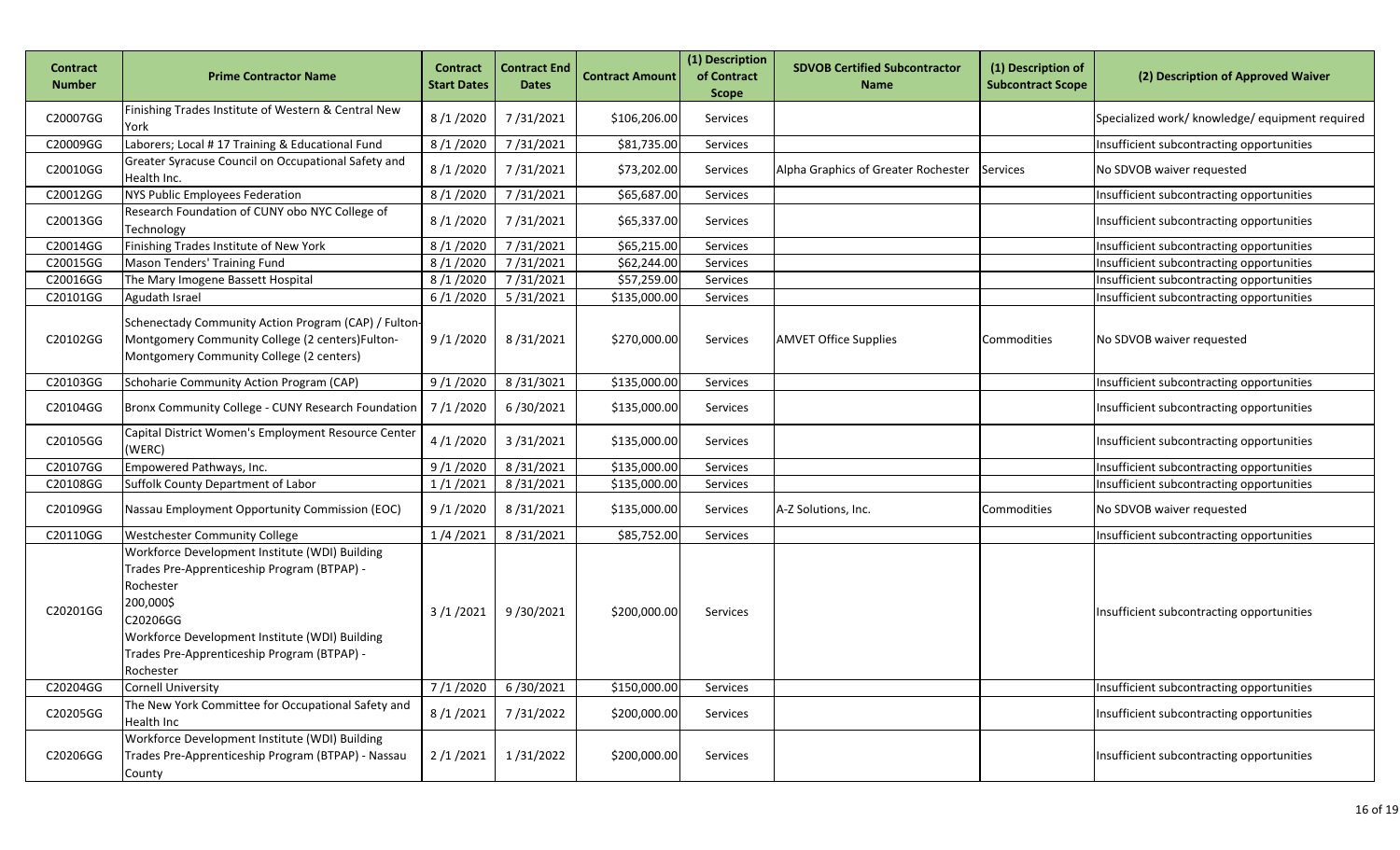| Contract<br><b>Number</b> | <b>Prime Contractor Name</b>                                                       | <b>Contract</b><br><b>Start Dates</b> | <b>Contract End</b><br><b>Dates</b> | <b>Contract Amount</b> | (1) Description<br>of Contract<br><b>Scope</b> | <b>SDVOB Certified Subcontractor</b><br><b>Name</b> | (1) Description of<br><b>Subcontract Scope</b> | (2) Description of Approved Waiver              |
|---------------------------|------------------------------------------------------------------------------------|---------------------------------------|-------------------------------------|------------------------|------------------------------------------------|-----------------------------------------------------|------------------------------------------------|-------------------------------------------------|
| C20209GG                  | Cornell Leadership Institute                                                       | 7/1/2020                              | 6/30/2021                           | \$150,000.00           | Services                                       |                                                     |                                                | Specialized work/ knowledge/ equipment required |
| C20210GG                  | <b>Cornell University</b>                                                          | 7/1/2020                              | 6/30/2021                           | \$150,000.00           | Services                                       |                                                     |                                                | Insufficient subcontracting opportunities       |
| C20211GG                  | <b>Cornell University</b>                                                          | 7/1/2020                              | 6/30/2021                           | \$300,000.00           | Services                                       |                                                     |                                                | Insufficient subcontracting opportunities       |
| C20212GG                  | Western NY Council on Occupational Safety and Health<br>Inc.                       | 10/1 /2020                            | 9/30/2021                           | \$200,000.00           | Services                                       |                                                     |                                                | Insufficient subcontracting opportunities       |
| C20213GG                  | MACNY/CALLAHAN MANAGEMENT TRAINING CENTER,<br>INC.                                 | 1/1/2021                              | 12/31/2021                          | \$750,000.00           | Services                                       |                                                     |                                                | Insufficient subcontracting opportunities       |
| C20214GG                  | <b>WDI NYS AFL-CIO</b>                                                             | 3/1/2021                              | 2/28/2022                           | \$4,000,000.00         | Services                                       |                                                     |                                                | Insufficient subcontracting opportunities       |
| T000546                   | Accenture, LLC.                                                                    | 2/2/2021                              | 2/1/2022                            | \$7,839,200.00         | Services                                       |                                                     |                                                | Other                                           |
| T000548                   | NASWA-CESER                                                                        | 5/5/2021                              | 5/4/2022                            | \$49,825.15            | Services                                       |                                                     |                                                | 100% self performing                            |
| T18229GG                  | Buffalo Office of Cornell University School of Industrial<br>Relations             | 7/1/2018                              | 3/31/2019                           | \$42,000.00            | <b>Services</b>                                |                                                     |                                                | No SDVOB waiver requested                       |
| T19415GG                  | Broome-Tioga BOCES                                                                 | 8/31/2021                             | 8/30/2022                           | \$45,500.00            | Services                                       |                                                     |                                                | Insufficient subcontracting opportunities       |
| T19466GG                  | Mercy Flight Inc.                                                                  | 3/15/2021                             | 3/14/2022                           | \$41,112.50            | Services                                       |                                                     |                                                | Insufficient subcontracting opportunities       |
| T19475GG                  | Seaway Marine Group LLC                                                            | 12/15/2020                            | 12/31/2021                          | \$40,000.00            | Services                                       |                                                     |                                                | Insufficient subcontracting opportunities       |
| T19491GG                  | Northland Telephone Systems, Ltd                                                   | 3/3/2021                              | 3/2/2022                            | \$35,157.00            | Services                                       |                                                     |                                                | Insufficient subcontracting opportunities       |
| T20017GG                  | New York State Professional Fire Fighters Association,<br>Inc.                     | 8/1/2020                              | 7/31/2021                           | \$47,647.00            | Services                                       |                                                     |                                                | Insufficient subcontracting opportunities       |
| T20018GG                  | PathStone Corporation                                                              | 8/1/2020                              | 7/31/2021                           | \$47,039.00            | Services                                       |                                                     |                                                | Insufficient subcontracting opportunities       |
| T20019GG                  | Construction Employers Association of Central New<br>York, Inc.                    | 8/1/2020                              | 7/31/2021                           | \$46,875.00            | Services                                       |                                                     |                                                | Insufficient subcontracting opportunities       |
| T20020GG                  | New York State Labor-Management Cooperation<br>Committee                           | 8/1/2020                              | 7/31/2021                           | \$45,548.00            | Services                                       |                                                     |                                                | Insufficient subcontracting opportunities       |
| T20022GG                  | Plattsburgh North Country Chamber of Commerce                                      | 8/1/2020                              | 7/31/2021                           | \$44,720.00            | Services                                       |                                                     |                                                | Insufficient subcontracting opportunities       |
| T20023GG                  | Uniformed Firefighters Association                                                 | 8/1/2020                              | 7/31/2021                           | \$42,355.00            | Services                                       |                                                     |                                                | Insufficient subcontracting opportunities       |
| T20026GG                  | NRLA Enterprises Inc./ The Lumber & Building Material<br><b>Dealers Foundation</b> | 8/1/2020                              | 7/31/2021                           | \$34,723.00            | Services                                       |                                                     |                                                | Specialized work/ knowledge/ equipment required |
| T20027GG                  | Operating Engineers Local 17 Training Fund                                         | 8/1/2020                              | 7/31/2021                           | \$32,734.00            | Services                                       |                                                     |                                                | Insufficient subcontracting opportunities       |
| T20029GG                  | Roofers Local 195 Joint Apprenticeship Training Fund                               | 8/1/2020                              | 7/31/2021                           | \$27,077.00            | Services                                       |                                                     |                                                | Insufficient subcontracting opportunities       |
| T20202GG                  | <b>Cornell University</b>                                                          | 7/1/2020                              | 6/30/2021                           | \$50,000.00            | Services                                       |                                                     |                                                | Insufficient subcontracting opportunities       |
| C19204GG                  | Building Trades Pre-Apprenticeship Program (BTPAP)-<br>Rochester (WDI)             | 7/1/2021                              | 12/31/2021                          | \$200,000.00           | Services                                       |                                                     |                                                | Insufficient subcontracting opportunities       |
| C19332GG                  | PLS III INC                                                                        | 2/11/2021                             | 2/10/2022                           | \$200,000.00           | Services                                       |                                                     |                                                | Insufficient subcontracting opportunities       |
| C19337GG                  | Time Release Sciences Inc.                                                         | 6/1/2020                              | 5/31/2021                           | \$300,000.00           | Services                                       |                                                     |                                                | Insufficient subcontracting opportunities       |
| C19341GG                  | Foodlink Inc.                                                                      | 9/28/2020                             | 3/31/2023                           | \$960,000.00           | Services                                       |                                                     |                                                | Insufficient subcontracting opportunities       |
| C19357GG                  | Grace Institute of New York                                                        | 5/3/2021                              | 1/7/2023                            | \$180,000.00           | Services                                       |                                                     |                                                | Insufficient subcontracting opportunities       |
| C19361GG                  | <b>Allied Business Solutions</b>                                                   | 3/8/2021                              | 3/7/2022                            | \$200,000.00           | Services                                       |                                                     |                                                | Insufficient subcontracting opportunities       |
| C19372GG                  | <b>Sanctuary for Families</b>                                                      | 9/15/2020                             | 9/14/2021                           | \$200,000.00           | Services                                       |                                                     |                                                | Insufficient subcontracting opportunities       |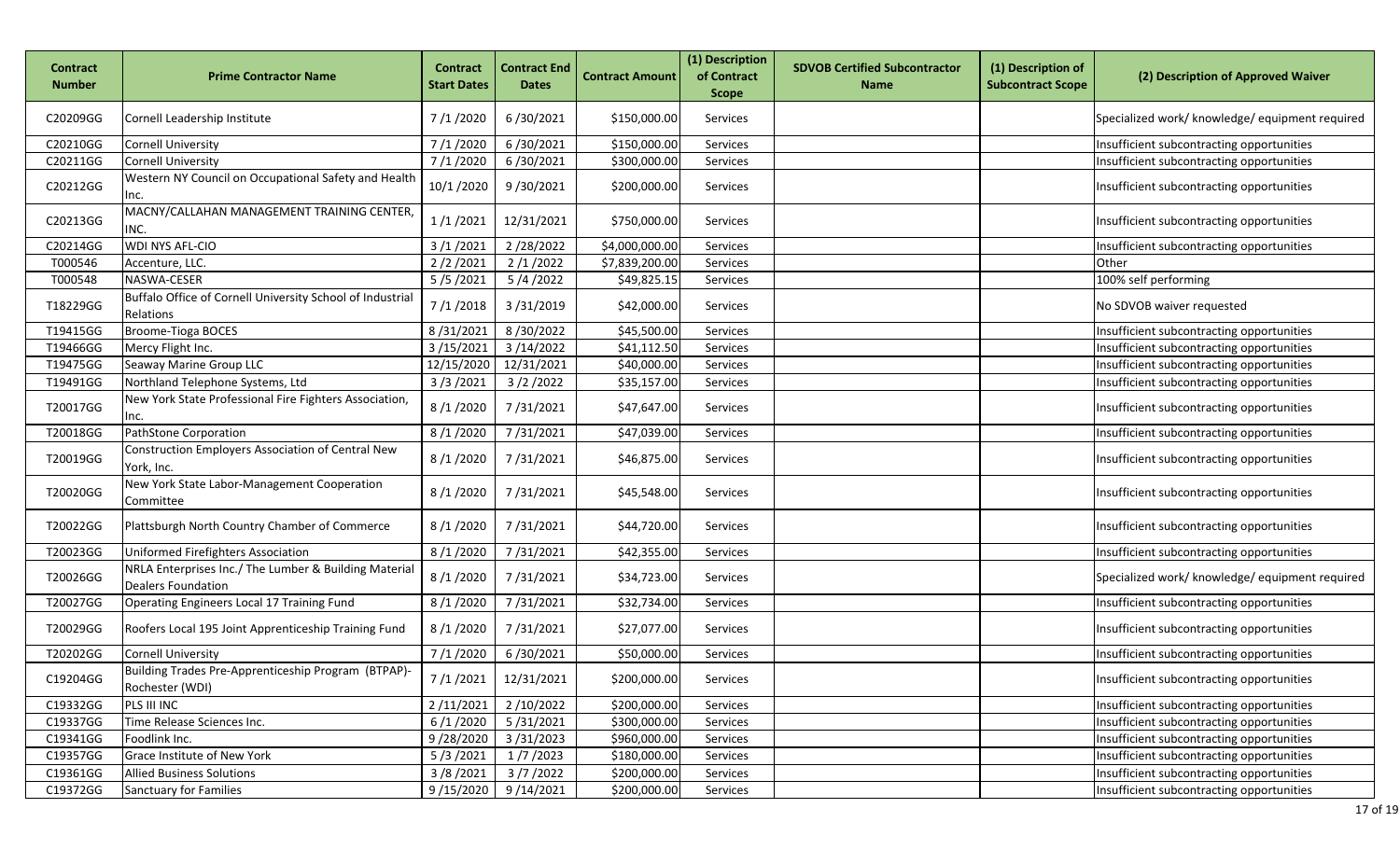| <b>Contract</b><br><b>Number</b> | <b>Prime Contractor Name</b>                                                                                        | <b>Contract</b><br><b>Start Dates</b> | <b>Contract End</b><br><b>Dates</b> | <b>Contract Amount</b> | (1) Description<br>of Contract<br><b>Scope</b> | <b>SDVOB Certified Subcontractor</b><br><b>Name</b> | (1) Description of<br><b>Subcontract Scope</b> | (2) Description of Approved Waiver              |
|----------------------------------|---------------------------------------------------------------------------------------------------------------------|---------------------------------------|-------------------------------------|------------------------|------------------------------------------------|-----------------------------------------------------|------------------------------------------------|-------------------------------------------------|
| C19385GG                         | Westhab, Inc.                                                                                                       | 3/15/2021                             | 7/31/2022                           | \$186,315.00           | Services                                       |                                                     |                                                | Insufficient subcontracting opportunities       |
| C19390GG                         | Young Men's Christian Association of the Capital<br>District                                                        | 6/7/2021                              | 6/6/2022                            | \$132,662.00           | Services                                       |                                                     |                                                | Insufficient subcontracting opportunities       |
| C19403GG                         | Lutech Veterinary Industries Inc.                                                                                   | 4/14/2021                             | 4/13/2022                           | \$89,400.00            | Services                                       |                                                     |                                                | Insufficient subcontracting opportunities       |
| C19429GG                         | Roundabout Theatre Co. Inc.                                                                                         | 1/1/2021                              | 12/31/2021                          | \$200,000.00           | Services                                       |                                                     |                                                | Specialized work/ knowledge/ equipment required |
| C19440GG                         | Rochester Rehabilitation Center                                                                                     | 6/3/2021                              | 6/2/2022                            | \$191,110.00           | Services                                       |                                                     |                                                | Insufficient subcontracting opportunities       |
| C19450GG                         | Fresenius Kabi USA                                                                                                  | 1/18/2021                             | 1/17/2022                           | \$113,399.00           | Services                                       |                                                     |                                                | Specialized work/ knowledge/ equipment required |
| C19473GG                         | Center for Economic Growth                                                                                          | 12/15/2020                            | 12/14/2021                          | \$196,157.00           | Services                                       |                                                     |                                                | Insufficient subcontracting opportunities       |
| C19483GG                         | New York Institute of Technology                                                                                    | 6/1/2021                              | 5/31/2022                           | \$200,000.00           | Services                                       |                                                     |                                                | Insufficient subcontracting opportunities       |
| C19485GG                         | Reel Stories Teen Filmmaking, Inc.                                                                                  | 7/1/2021                              | 6/30/2022                           | \$200,000.00           | Services                                       |                                                     |                                                | Insufficient subcontracting opportunities       |
| C19493GG                         | The Doe Fund, Inc.                                                                                                  | 9/13/202                              | 9/12/2022                           | \$200,000.00           | Services                                       |                                                     |                                                | Insufficient subcontracting opportunities       |
| C20008GG                         | The Labor Institute                                                                                                 | 8/1/2020                              | 7/31/2021                           | \$105,180.00           | Services                                       |                                                     |                                                | Insufficient subcontracting opportunities       |
| C20011GG                         | <b>Erie Community College</b>                                                                                       | 8/1/2020                              | 7/31/2021                           | \$69,352.00            | Services                                       |                                                     |                                                | Insufficient subcontracting opportunities       |
| C20106GG                         | Tompkins County Woman's Opportunity Center (WOC)<br>Syracuse WOC (2 centers)                                        | 8/1/2020                              | 7/31/2021                           | \$310,260.95           | Services                                       |                                                     |                                                | Insufficient subcontracting opportunities       |
| C20203GG                         | The New York Committee for Occupational Safety and<br>Health Inc                                                    | 1/1/2022                              | 7/31/2022                           | \$350,000.00           | Services                                       |                                                     |                                                | Insufficient subcontracting opportunities       |
| C20208GG                         | Workforce Development Institute                                                                                     | 8/1/2021                              | 6/30/2022                           | \$2,500,000.00         | Services                                       |                                                     |                                                | Insufficient subcontracting opportunities       |
| C20217GG                         | NENYCOSH                                                                                                            | 6/1/2021                              | 5/31/2022                           | \$85,000.00            | Services                                       |                                                     |                                                | Insufficient subcontracting opportunities       |
| C21103GG                         | SCHOHARIE COUNTY COMMUNITY ACTION PROGRAM<br>INC                                                                    | 9/1/2021                              | 8/31/2022                           | \$135,000.00           | Services                                       |                                                     |                                                | Insufficient subcontracting opportunities       |
| C21104GG                         | Research Foundation of the City University of New York<br>on Behalf of Bronx Community Co                           | 7/1/2021                              | 6/30/2022                           | \$135,000.00           | Services                                       |                                                     |                                                | Insufficient subcontracting opportunities       |
| C21107GG                         | <b>EMPOWERED PATHWAYS INC</b>                                                                                       | 9/1/2021                              | 8/31/2022                           | \$135,000.00           | Services                                       |                                                     |                                                | Insufficient subcontracting opportunities       |
| C21108GG                         | Suffolk County Department of Labor Licensing and<br><b>Consumer Affairs</b>                                         | 9/1/2021                              | 8/31/2022                           | \$135,000.00           | Services                                       |                                                     |                                                | Insufficient subcontracting opportunities       |
| C21201GG                         | Workforce Development Institute, Inc- Building Trades<br>Pre-Apprentice Program (BTPAP)                             | 10/1/2021                             | 4/30/2022                           | \$200,000.00           | <b>Services</b>                                |                                                     |                                                | Insufficient subcontracting opportunities       |
| C21221GG                         | United Way of Central New York                                                                                      | 11/15/2021                            | 11/14/2022                          | \$150,000.00           | Services                                       |                                                     |                                                | Insufficient subcontracting opportunities       |
| C21225GG                         | Workforce Development Institute, Inc. - BTPAPA Multi-<br>Craft Apprenticeship Preparation Program (MAPP)-<br>albany | 7/1/2021                              | 12/31/2021                          | \$100,000.00           | <b>Services</b>                                |                                                     |                                                | Insufficient subcontracting opportunities       |
| C21226GG                         | The Crenulated Company Ltd                                                                                          | 9/1/2021                              | 8/31/2022                           | \$150,000.00           | Services                                       |                                                     |                                                | Insufficient subcontracting opportunities       |
| C21227GG                         | <b>NPOWER INC</b>                                                                                                   | 4/1/2021                              | 3/31/2022                           | \$100,000.00           | Services                                       |                                                     |                                                | Insufficient subcontracting opportunities       |
| C21238GG                         | Northern Manhattan Improvement Corporation                                                                          | 7/1/2021                              | 3/31/2022                           | \$131,578.00           | Services                                       |                                                     |                                                | Insufficient subcontracting opportunities       |
| C21245GG                         | The Service Collaborative of WNY Inc.                                                                               | 10/1/2021                             | 9/30/2022                           | \$131,578.00           | Services                                       |                                                     |                                                | Insufficient subcontracting opportunities       |
| T19497GG                         | Jawonio Inc                                                                                                         | 1/1/2022                              | 12/31/2022                          | \$35,900.00            | Services                                       |                                                     |                                                | Insufficient subcontracting opportunities       |
| T20021GG                         | Thomas Shortman Training, Scholarship and Safety<br>Fund                                                            | 8/1/2020                              | 7/31/2021                           | \$45,080.00            | Services                                       |                                                     |                                                | Insufficient subcontracting opportunities       |